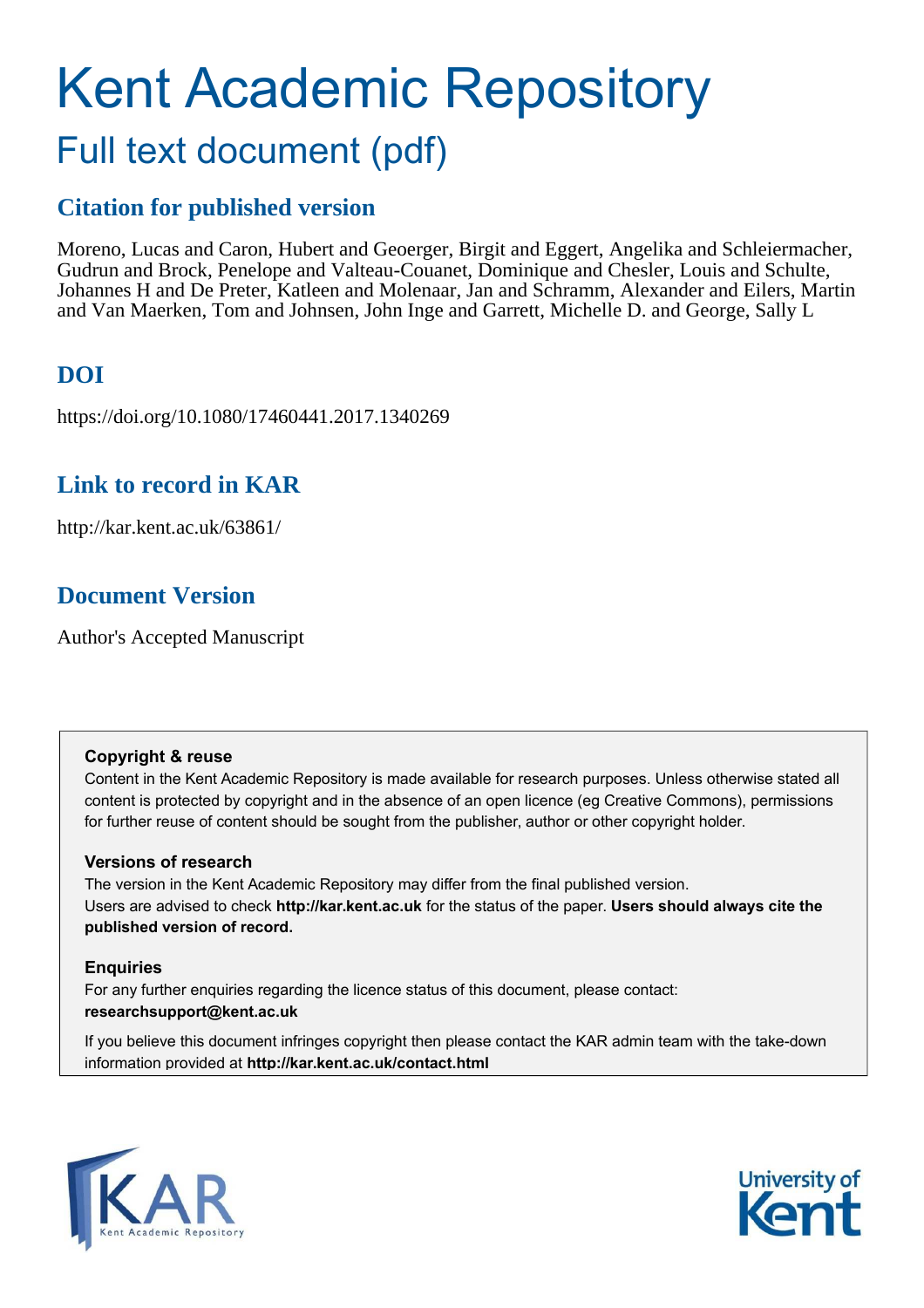| 1              | <b>Accelerating Drug Development for Neuroblastoma - New Drug</b>                          |
|----------------|--------------------------------------------------------------------------------------------|
| $\overline{2}$ | <b>Development Strategy</b>                                                                |
| 3              | An Innovative Therapies for Children with Cancer, European Network for Cancer Research in  |
| 4              | Children and Adolescents and International Society of Paediatric Oncology Europe           |
| 5              | Neuroblastoma Project                                                                      |
| 6              |                                                                                            |
| $\overline{7}$ |                                                                                            |
| 8              | Running title: New drug development strategy for neuroblastoma                             |
| 9              | Keywords: neuroblastoma, drug development, phase I, preclinical testing, clinical trials   |
| 10             |                                                                                            |
| 11             | <b>Disclaimer</b>                                                                          |
| 12             | The views expressed in this article are the personal views of the authors and may not be   |
| 13             | understood or quoted as being made on behalf of or reflecting the position of the European |
| 14             | Medicines Agency or one of its committees or working parties.                              |
| 15             |                                                                                            |
| 16             |                                                                                            |
| 17             | Word count: 4662                                                                           |
| 18             |                                                                                            |
| 19             | <b>Three Tables:</b>                                                                       |
| 20             | Table 1: Targets prioritised for neuroblastoma                                             |
| 21             | Table 2: Prioritised targets, agents and ongoing/planned clinical trials                   |
| 22             | <b>Table 3: Agreed action points</b>                                                       |
| 23             |                                                                                            |
| 24             | Highlights: New drug development strategy for neuroblastoma                                |
| 25             |                                                                                            |
| 26             | <b>List of abbreviations</b>                                                               |
| 27             |                                                                                            |
| 28             |                                                                                            |
| 29             |                                                                                            |
| 30             |                                                                                            |
| 31             |                                                                                            |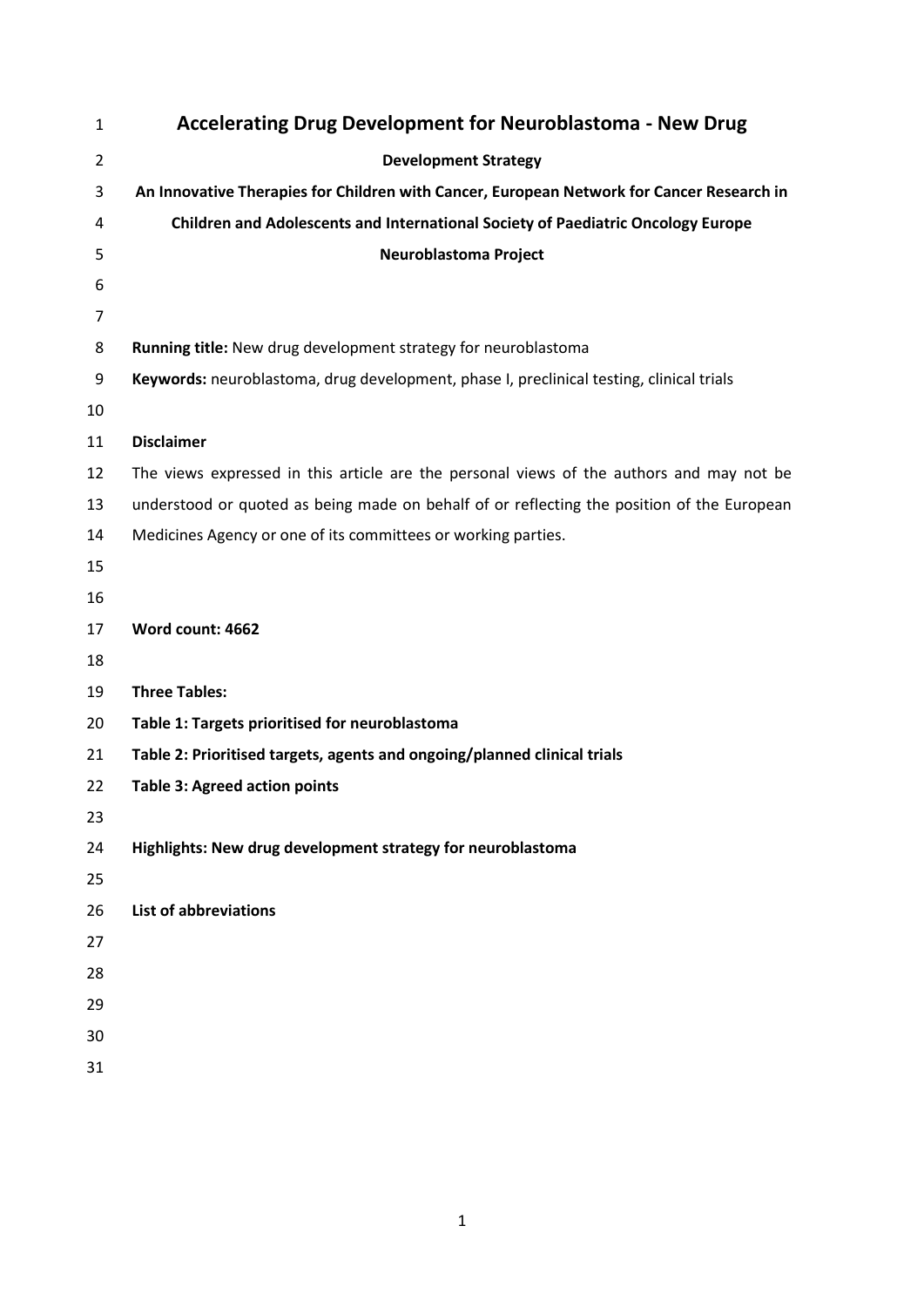#### **Abstract (200 words)**

**Introduction:** Neuroblastoma, the commonest paediatric extra-cranial tumour, remains a 3 leading cause of death from cancer in children. There is an urgent need to develop new drugs 4 to improve cure rates and reduce long-term toxicity and to incorporate molecularly targeted 5 therapies into treatment. Many potential drugs are becoming available, but have to be 6 prioritised for clinical trials due to the relatively small numbers of patients.

**Areas covered**: The current drug development model has been slow, associated with 9 significant attrition, and few new drugs have been developed for neuroblastoma.

 The Neuroblastoma New Drug Development Strategy (NDDS) has: 1) established a group with expertise in drug development; 2) prioritised targets and drugs according to tumour biology (target expression, dependency, pre-clinical data; potential combinations; biomarkers), identifying as priority targets ALK, MEK, CDK4/6, MDM2, MYCN (druggable by BET bromodomain, aurora kinase, mTORC1/2) BIRC5 and checkpoint kinase 1; 3) promoted clinical trials with target-prioritised drugs. Drugs showing activity can be rapidly transitioned via parallel randomised trials into front-line studies.

 **Expert Opinion**: The Neuroblastoma NDDS is based on the premise that optimal drug development is reliant on knowledge of tumour biology and prioritisation. This approach will accelerate neuroblastoma drug development and other poor prognosis childhood malignancies.

- 
-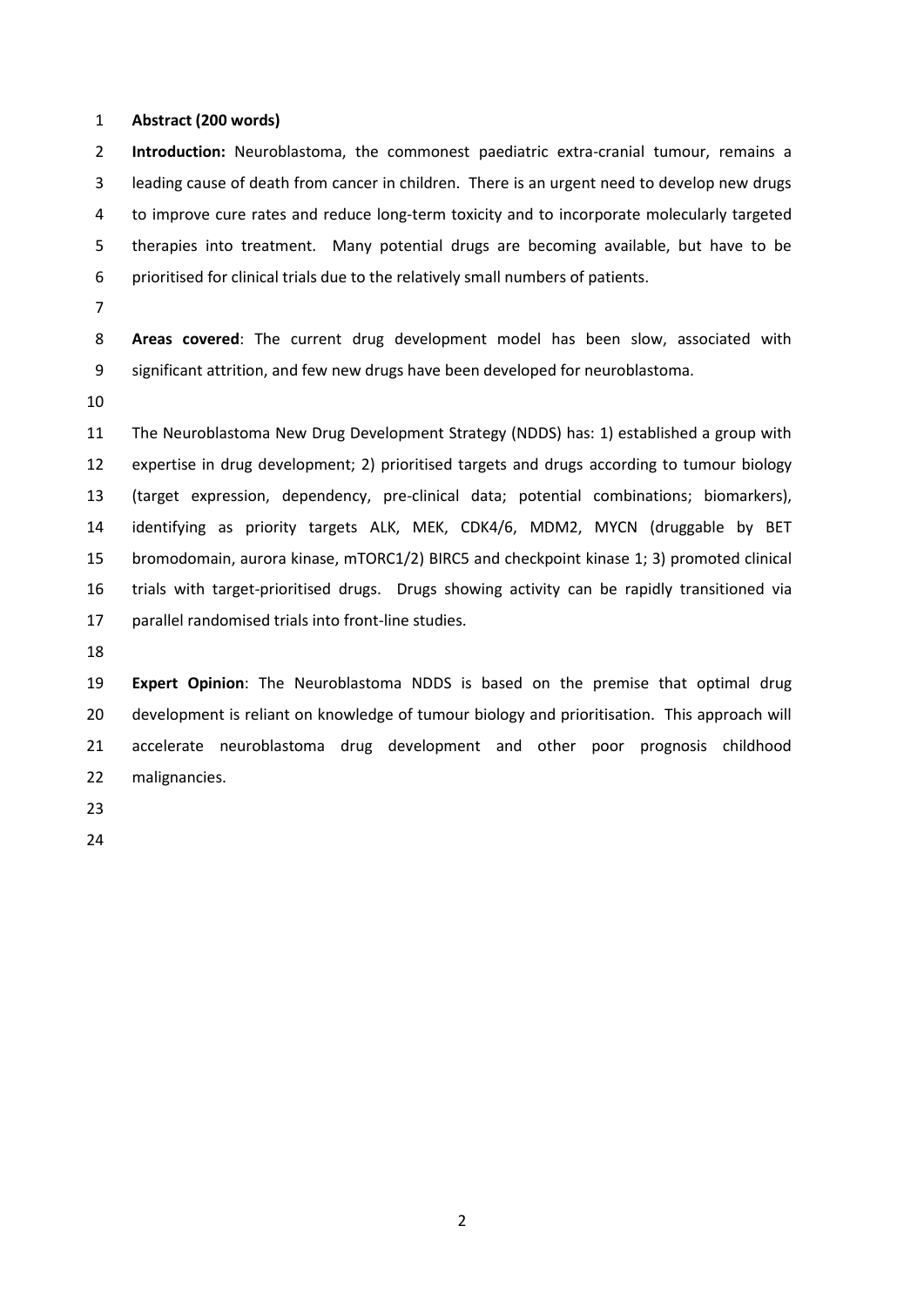#### **1. Introduction: The unmet need**

2 Neuroblastoma, the most common extra-cranial solid tumour of childhood, is a leading 3 cause of death in children between 1-4 years [1]. More than forty percent of patients are 4 considered high-risk, including children over the age of 18 months with metastatic disease 5 and those with tumours harbouring *MYCN* amplification [2]. Despite improvements in 6 intensive multi-modal therapy, including chemotherapy, high-dose therapy with 7 autologous hematopoietic stem cell rescue, surgical removal of the primary tumour, 8 radiotherapy, residual disease therapy and immunotherapy with anti-GD2 monoclonal 9 antibodies, long-term survival for children with high-risk neuroblastoma remains below 50% at 5 years [3-6]. The majority of patients experience relapse associated with a dismal prognosis, with five-year overall survival for relapsed metastatic neuroblastoma of 8% in the International Neuroblastoma Risk Group analysis [7]. Approximately one third of patients are refractory to frontline therapy and have a very poor outcome [8, 9]. In addition, survivors face a significant burden of late effects due to the intensity of multimodal therapy [10, 11].

#### **2. Current Paediatric Oncology Drug Development Model for Neuroblastoma**

 Although genomic aberrations (*MYCN, ALK, TP53, ATRX, TERT* and RAS-MAPK) [12-23], which are molecular drivers for specific subtypes of neuroblastoma, have been described, effective molecularly targeted therapies have not been introduced into current treatment strategies [24]. Furthermore, currently all children with high-risk neuroblastoma receive the same therapeutic approach at presentation and treatment is only modified depending 23 on response - therapy is not personalised. To date, in contrast to adult oncology, progress in paediatric cancers has been slow, with a paucity of molecularly targeted drugs being developed for neuroblastoma.

 The availability of drugs for early phase clinical studies for neuroblastoma has been driven predominantly by medicines being developed for adult malignancies. Although the number of early phase clinical trials has increased as a result of the European Paediatric Medicine Regulation, the development of drugs for neuroblastoma is still driven by the adult condition and not the mechanism of action of the drug.

 After determining the dose and safety profile in a Phase I study, drugs have been evaluated in Phase II studies with no clear prioritisation to identify those with the greatest potential benefit for front-line randomised trials. Furthermore, there has been a lack of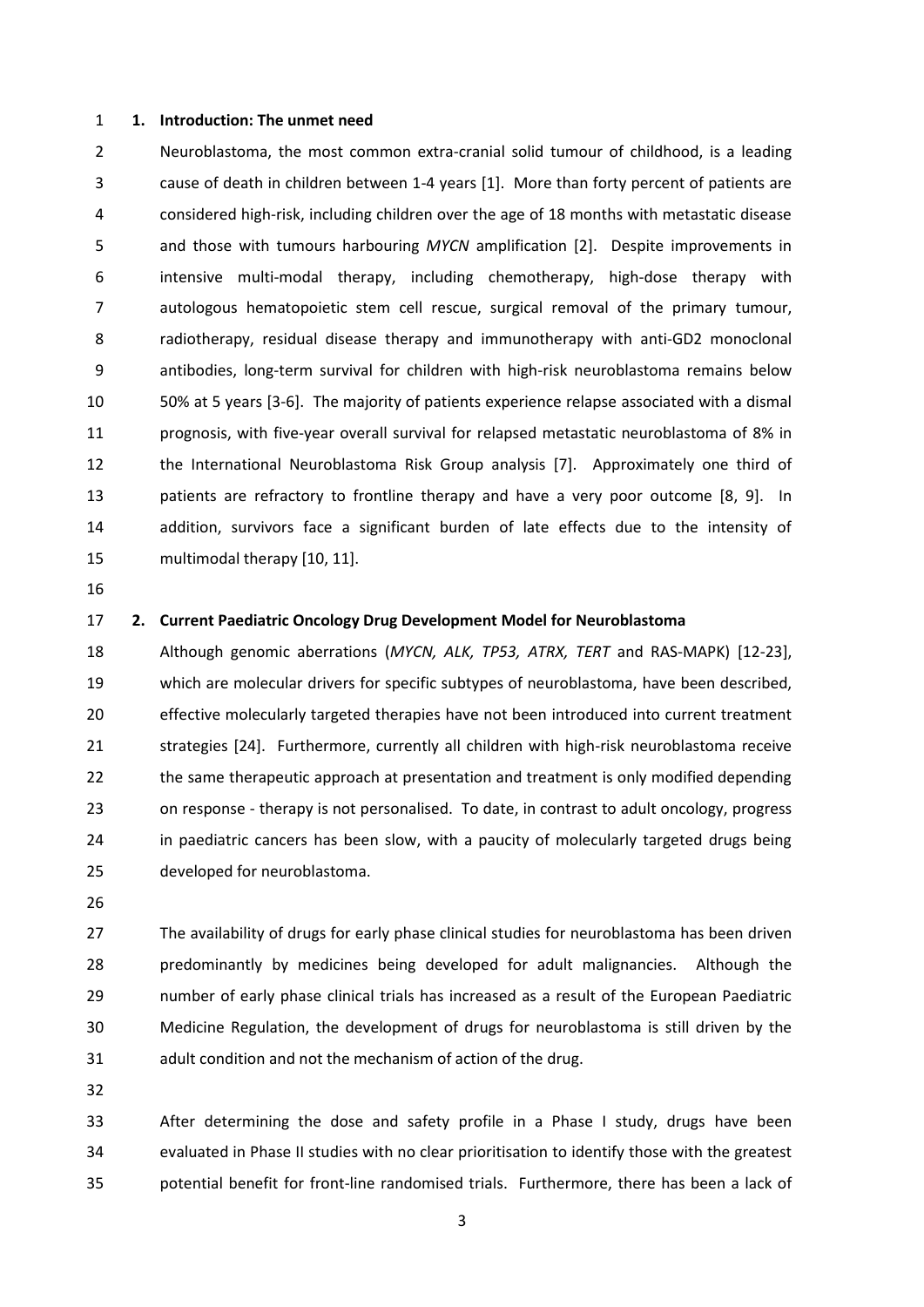- 1 comprehensive molecular profiling of tumours at presentation or relapse. Finally, there 2 has been no integrated process or a forum for communication and information exchange 3 between biologists and clinicians involved in early and phase clinical trials [25].
- 

5 This fragmented process has resulted in some drugs being developed with not necessarily 6 the highest biological rationale; multiple phase II studies of the same drug and with the 7 exception of anti-GD2 monoclonal antibodies, no new drugs entering front-line studies for 8 nearly two decades. New therapeutic strategies are therefore needed for these children 9 [24, 26, 27].

## **3. Neuroblastoma New Drug Development Strategy (NDDS)**

 The Innovative Therapies for Children with Cancer (ITCC), in conjunction with the European Network for Cancer Research in Children and Adolescents (ENCCA) and the International Society of Paediatric Oncology Europe Neuroblastoma Group (SIOPEN), has established the New Drug Development Strategy (NDDS) project as part of the overall NDDS initiative developed by ITCC and ENCCA. The aim is to accelerate the development of new drugs for patients with neuroblastoma with the ultimate goal of improving survival.

 The Neuroblastoma NDDS strategy was designed to encompass all elements of the drug development process, including translational medicine from bench to bedside: molecular profiling to identify new targets and potential predictive (selection) biomarkers, development of relevant drugs, biological and pre-clinical research, first-in-child early phase clinical studies, randomised multi-arm trials and the transition to late-phase trials 24 and the clinic. Central to the approach was the premise that optimal drug development is heavily reliant on understanding tumour biology.

 The process was based on the premise that involvement of all stakeholders was critical for delivering an integrated system for drug evaluation and clinical trial methodology in children with neuroblastoma. In view of the large number of potential targets and drugs becoming available for evaluation in children with neuroblastoma, on the one hand, and the genetic heterogeneity of neuroblastoma with few recurrently altered genes on the other, a selection and prioritisation process was required to identify targets and drugs which may be of potential benefit to such children.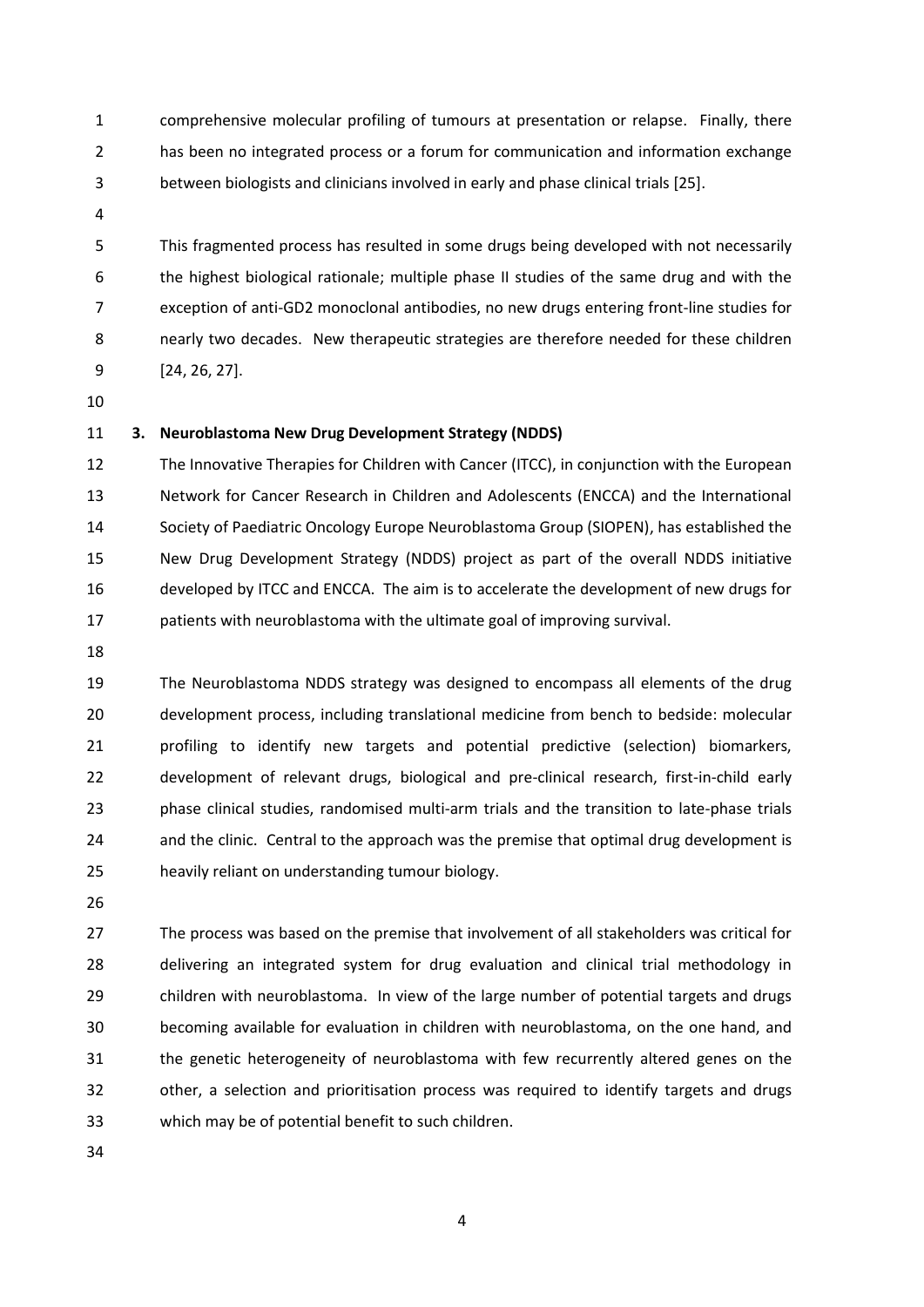1 This Neuroblastoma NDDS is a dynamic process, which prioritises targets and compounds 2 as new data become available. European experts in neuroblastoma biology and pre-3 clinical and clinical drug development from fifteen research institutions in seven countries 4 are involved, and members of the European Medicines Agency (EMA) and its Paediatric 5 Committee (PDCO) are observers.

7 This output of the NDDS (prioritisation and an integrated approach for drug development 8 in neuroblastoma) informs clinicians designing early and late phase clinical studies, 9 highlights targets and drugs of greatest interest to the pharmaceutical industry and regulators, and indicates where resources require the greatest attention from academia and industry. This information would be provided for clinical trials groups and companies preparing Paediatric Investigation Plans for new drugs. This NDDS strategy complements that of the multi-stakeholder Paediatric Platform ACCELERATE, developed by the Cancer Drug Development Forum (CDDF), ITCC, and the European Society for Paediatric Oncology (SIOPE) [26], and with representatives from academia, the pharmaceutical industry, regulators and, very importantly, patient representatives. ACCELERATE has developed a process of mechanism of action and biology driven selection and prioritisation of paediatric drug development, rather than the current process based on adult cancer indications [28]. This process determines, for drugs with a known mechanism of action, if that mechanism is relevant for paediatric malignancy and what is the best match with tumour biology. The NDDS initiative refines this prioritisation further within neuroblastoma.

## **4. Biology of neuroblastoma**

 Therapeutic targeting of identified oncogenic drivers in neuroblastoma is a key component 26 of the NDDS. The first pivotal step is to identify the molecular pathways and the tumour biology that are critical drivers in neuroblastoma, focusing on gene/pathway aberrations 28 with proof of "tumour dependence". Information on the incidence of actionable mutations is the most easily obtained data for understanding tumour biology; however, determining the functional dependency of the mutation, if it is an oncogenic driver or whether it drives tumour development or recurrence is a more complicated next stage. Next generation sequencing has demonstrated that neuroblastoma harbour fewer 33 mutations involving recurrently altered genes at diagnosis (mean 10–15 per tumour) than many other, especially adult, tumours [29]. The main oncogenic drivers identified in neuroblastoma include: i) *MYCN* amplification in 25% of patients [12]; ii) anaplastic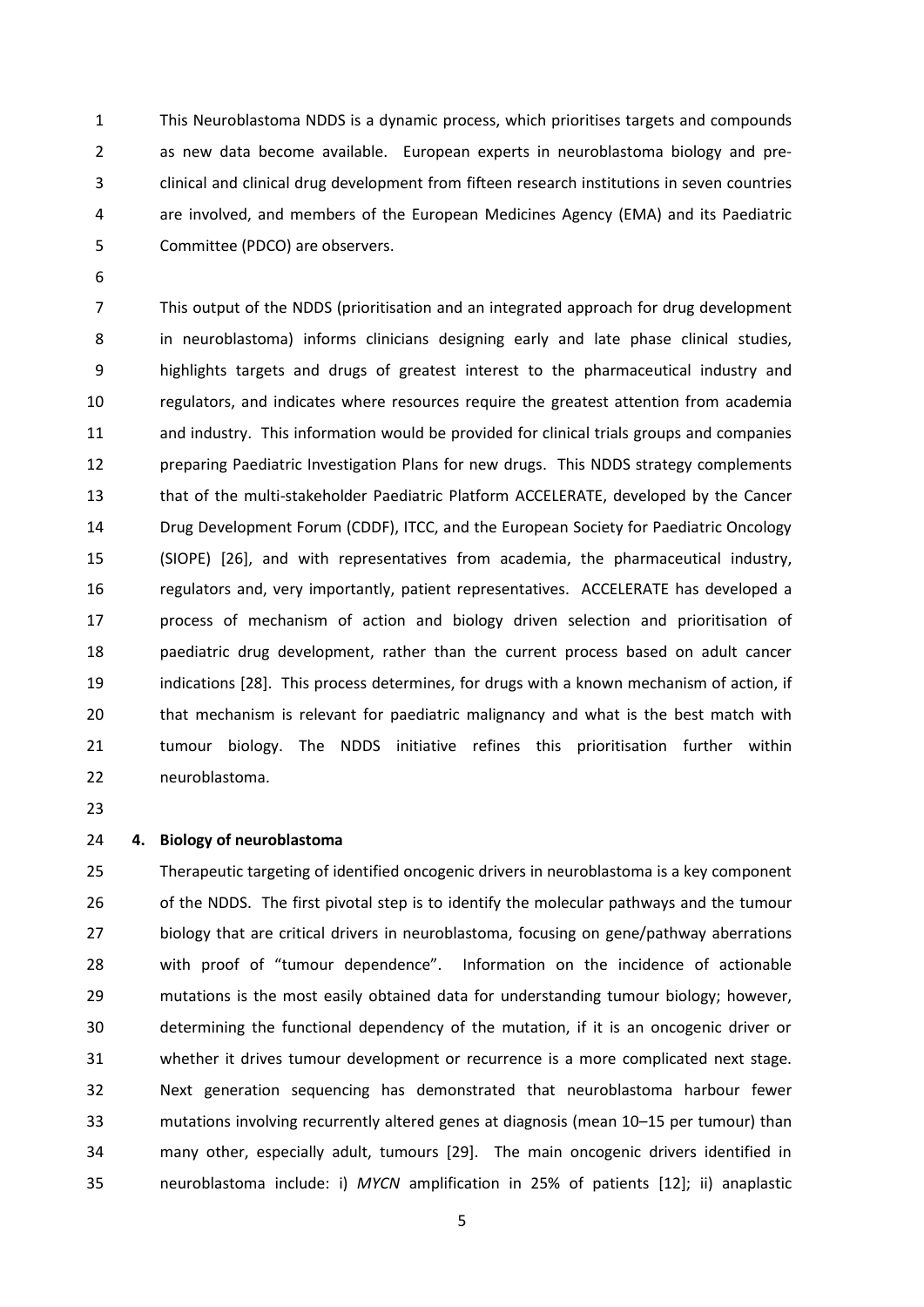1 lymphoma kinase (*ALK*) mutations and amplification in 10-15% of cases, including those of 2 hereditary neuroblastoma [13-16]; iii) *TP53*, wild-type in the majority of neuroblastoma at 3 diagnosis, with about 2% mutation at presentation, but mutations are acquired during 4 treatment and 15% detected at relapse [17]; iv) RAS-mitogen-activated protein kinase 5 (MAPK) pathway mutations recently described in relapsed neuroblastoma (3% mutations 6 at diagnosis and 78% at relapse) [21]; v) mutations in *ATRX* (9%) reported in older patients 7 [18]; vii) TERT rearrangements reflecting telomerase activation in approximately 30% of 8 high risk cases [19, 20]; and finally vii) *PTPN11* mutations in 2.9% of tumours.[22].

 The presence of *MYCN* amplification, its biological role and prognostic relevance were described several decades ago [12]. However, no effective therapeutic strategy demonstrating convincing evidence of MYCN inhibition has yet been translated into the clinic. After incorporating all biological information available to date, a recent classification of five groups of drugs targeting MYC or MYCN at different levels has been reported and will allow prioritisation and development of these agents [30]. The five groups of drugs comprise drugs targeting: DNA-binding functions of MYCN, transcription of MYCN, synthetic-lethal interactions of MYCN, oncogenic stabilisation of MYCN protein and 18 the expression or function of MYCN.

 *ALK* was described in 2008 as an oncogenic driver in neuroblastoma [13-16] and an early clinical trial of crizotinib in children with *ALK* aberrations was rapidly initiated [31]. However, resistance to single therapy agent crizotinib has been described pre-clinically 23 and clinically with moderate response rates (1 complete response, 3 stable disease, and 7 progressive disease of 11 ALK mutated neuroblastoma) in early clinical trials compared to other ALK-driven tumours [32]. Hence, both combinations with chemotherapy or other targeted agents or more potent inhibitors are needed to overcome resistance of some ALK mutations [33].

 The tumour suppressor protein p53 is usually nuclear and wild-type at diagnosis (98% of tumours) in neuroblastoma, with intact apoptotic mechanisms, although aberrations in the 31 p53/MDM2/p14<sup>ARF</sup> pathway are more commonly reported. Interestingly, the p53 gene *TP53* is a direct transcriptional target of MYCN and sensitises cells for MYCN-driven apoptosis [34,35].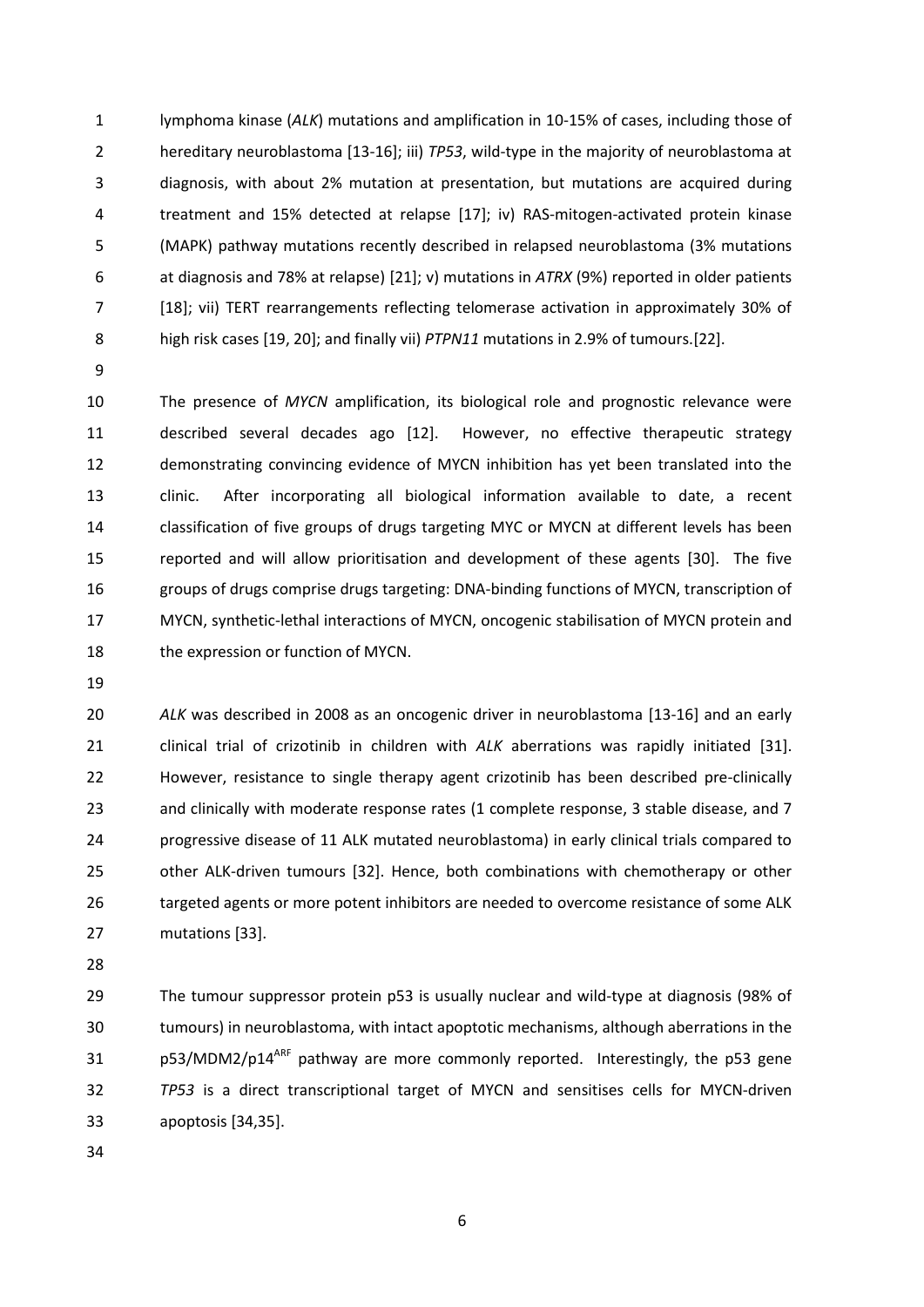1 The appearance of activating mutations of the RAS/MAPK pathway has also been recently 2 described in a high proportion of neuroblastoma at relapse (up to 78%), some of them are 3 novel whereas others are clonally enriched at relapse [21]. Emerging data highlight the 4 importance of other targets such as the cell cycle regulator CDK4/6 [36,37].

*ATRX* gene mutations/focal deletions are mutually exclusive with *MYCN* amplification and 7 occur in 9% of high-risk patients at diagnosis [22]. *ATRX* mutations/deletions are also 8 strongly associated with the alternative lengthening of the telomeres phenotype [18, 38]. 9 The clinical features of this group include older age at diagnosis, a chronic progressive course and poor long-term overall survival [18]. However, to date, no novel therapies exist for this important target. In 2015 genomic re-arrangements proximal to *TERT,* which encodes the catalytic subunit of the telomerase enzyme, resulting in its transcriptional up- regulation were described in 23-31% of high-risk cases [19, 20]. *TERT* re-arrangements are also associated with poor prognosis and occur in a mutually exclusive fashion to *MYCN* amplification and *ATRX* alterations. Taken together with evidence that *MYCN* also up- regulates *TERT*, these recent discoveries highlight the importance of active telomere maintenance in neuroblastoma pathogenesis and present a new potential therapeutic target [19].

 Molecular profiling of tumour tissues bio-banked at the time of diagnosis has yielded important data, as reported in recent whole exome sequencing (WES)/whole genome sequencing (WGS) publications [22,23]. The European ITCC initiatives are providing data with the aim of discovering novel therapeutics for high-risk disease by routinely molecularly profiling tumours at relapse (MOlecular Screening for CAncer Treatment Optimisation [MOSCATO-01 [39], MoleculAr Profiling for Pediatric and Young Adult Cancer Treatment Stratification [MAPPYACTS], Individualized Therapy for Relapsed Malignancies 27 in Childhood [INFORM] [40], Individualised Therapy [iTHER], and Stratified Medicine – Paediatrics [SM-PAEDS], as is the Therapeutically Applicable Research to Generate Effective Treatments (TARGET) project in the US, which analyses both primary and relapsed neuroblastoma [41,42]. More recently, the appearance of new mutations in individual patients at the time of relapse has been demonstrated for *ALK*, *TP53* and *RAS/MAPK* [17, 21, 43-45]. As has been described for other cancers, these mutations are detected at low levels in diagnostic samples but are enriched at relapse and several of these are potentially important drug targets. Understanding the evolution of mutations in neuroblastoma is of critical importance for drug development [21,43-45]. It underlines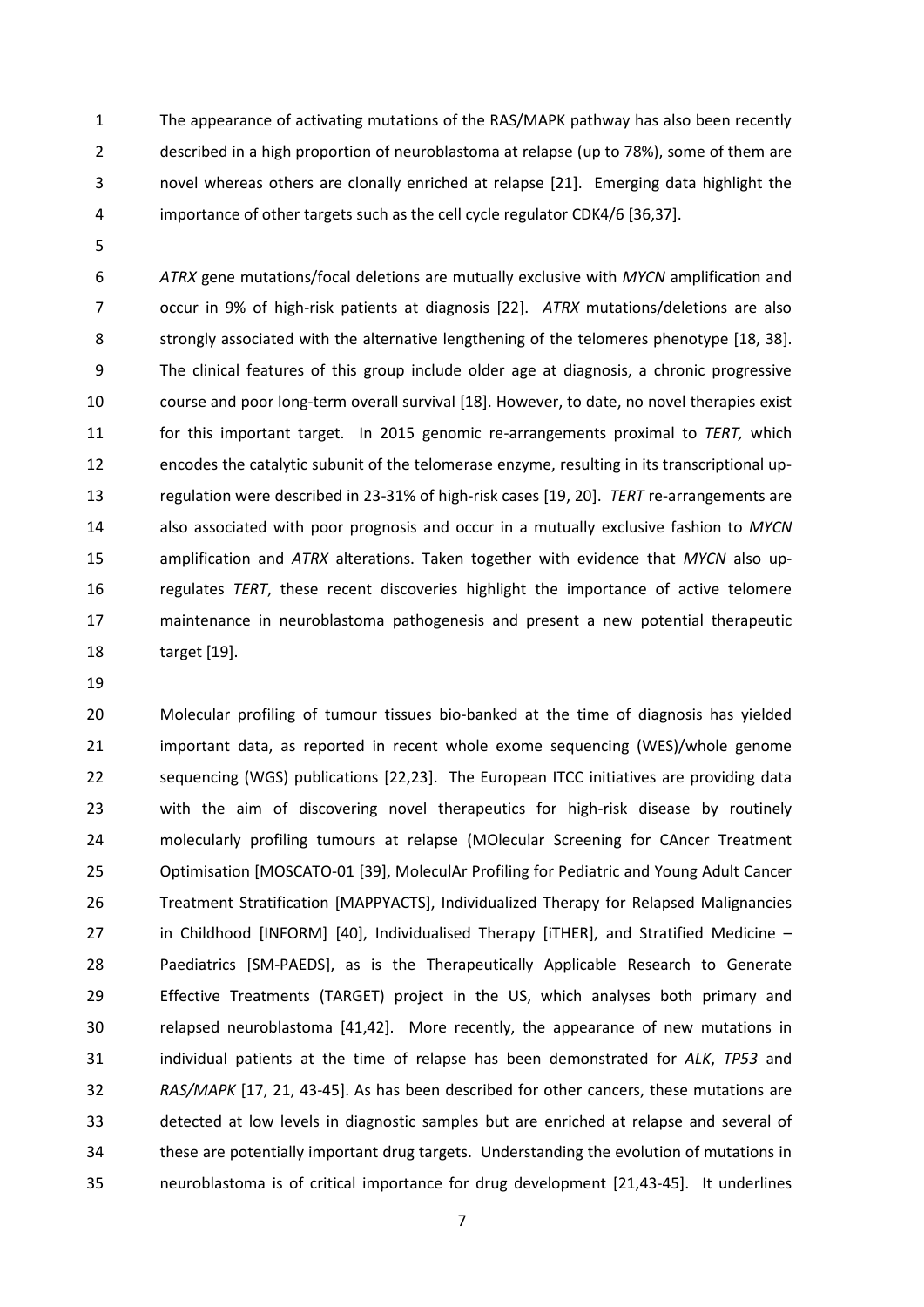1 that re-biopsying tumours at the time of relapse, and obtaining snap-frozen tumour and 2 paraffin-embedded material before entering early clinical trials, is increasingly important 3 and should be incorporated into clinical practice. This will provide accurate molecular 4 profiling of neuroblastoma and facilitate access to novel targeted therapies through a 5 personalised medicine approach, as well as improving our understanding of disease 6 biology and mechanisms of resistance to new, targeted therapies. The importance of 7 clonal evolution in neuroblastoma has made it necessary to study sequential samples 8 collected during targeted therapy to understand mechanisms of resistance. As sequential 9 tumour sampling may not be feasible, the role of *liquid* samples has become more important. Emerging technologies allow the detection of actionable mutations in circulating DNA obtained from blood samples, as has been recently shown with the detection of *ALK* mutations in plasma samples [46].

# **5. Incorporation of biological data: the transition from pre-clinical to clinical development - prioritisation of targets in neuroblastoma**

 A number of articles and workshop reports have been published without achieving a definitive consensus defining the minimal data package required to provide proof-of- concept and therefore to qualify a target or drug as sufficiently promising to take forward into clinical trials for adult cancers [47-49]. For paediatric cancers, the first step should be to prioritise the targets according to the level of existing evidence, then define whether there are available drugs for the target, and finally establish if they are available for paediatric use and whether early phase clinical trials of these agents should be prioritised.

 Targets were pre-selected for evaluation based on the currently available data at that time on molecular pathology, biology, and pre-clinical studies. The decisions to prioritise targets for clinical development were taken by a consensus of clinicians, scientists and academic drug development experts based on specific criteria, which included the robustness of the published evidence that they were oncogenic drivers, the functional dependence in neuroblastoma and whether they were strong candidates for druggable targets.

32 Targets were ranked as 'high' (n=9), 'intermediate' (n=5) or 'low' (n=7) to enable prioritisation based on target expression, target dependency and validation, availability of pre-clinical data on efficacy, and potential combination and biomarker development. The targets that were given top priority for neuroblastoma based on the available data,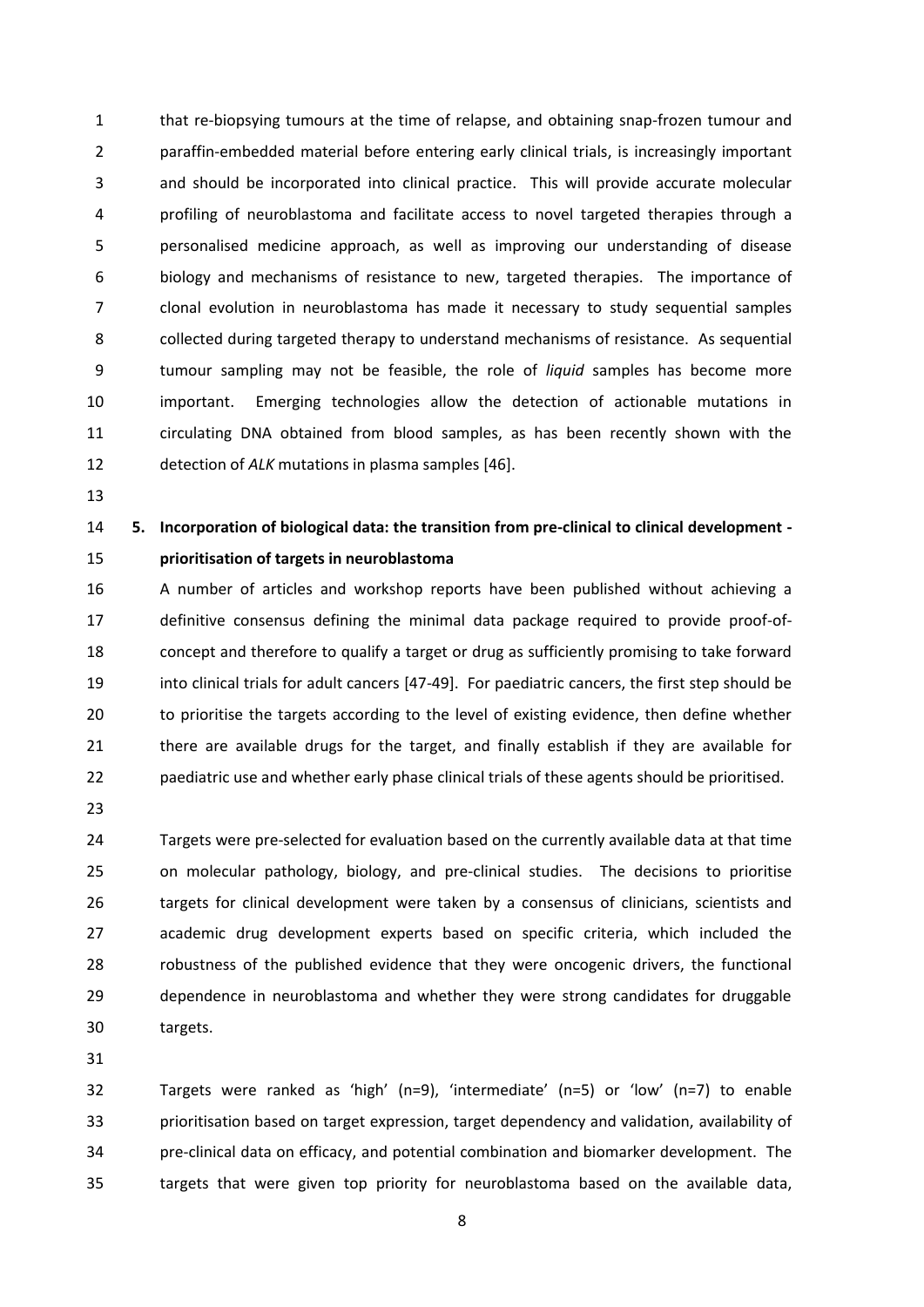1 completeness of the data and potentially available inhibitors were ALK, MEK, CDK4/6, 2 MDM2, MYCN (druggable by BET bromodomain, aurora kinase and mTORC1/2 inhibition), 3 BIRC5 and checkpoint Kinase 1 [50,51]. TORC1/2 aurora kinase and BET bromodomain 4 were ranked as high priority targets because of their action on MYCN; however, it was 5 agreed that currently no aurora kinase inhibitor exhibits optimal activity against MYCN [52- 6 54]. LIN28B [55] was identified as an important target but currently no drugs are in 7 development. Table 1 summarises the data available for each target and Table 2 the 8 clinical development of relevant drugs. For all these, the target is expressed in 9 neuroblastoma, has been validated *in vitro* and/or *in vivo* with siRNA functional experiments and shows strong evidence of efficacy *in vitro* and *in vivo*. Research to 11 identify biomarkers, combinations or resistance is less well developed, but nevertheless 12 for these targets it was felt that there was sufficient data to guide initial clinical development. The evidence to date suggests that some of these targets are only relevant to molecular sub-populations, for example, ALK for *ALK* mutated or amplified neuroblastoma. For other agents such as mTORC1/2, aurora kinase or CHK1 inhibitors, evidence suggests that they will be active in MYCN driven neuroblastoma, but they could also have a role in non-MYCN driven tumours.

 The critical importance of combinations has been highlighted, as these may enhance efficacy in the majority of instances where dysregulation of more than one biological pathway is responsible for driving the disease and overcome resistance. However, the mechanism of action and cumulative toxicities of additional agents must be carefully considered when designing treatment regimens. A substantial logistical challenge lies in the systematic evaluation of the numerous possible permutations of combinations in a clinical setting [56]. In view of the limited number of children available for early phase studies, a rational approach is needed for the selection of combinations, based on the 27 biology of neuroblastoma and its known biological subsets as well as pathways' data in tumours treated with one agent involved in the combination. Following pre-clinical evaluation of the combinations in a range of well-characterized models derived from 30 patients' tumours or genetically engineered models, a proposed combination should be evaluated clinically. The study of genomic and pharmacodynamic biomarkers during the 32 Iolinical evaluation will exemplify a "from the bench to the bedside and back again" approach. Finally there must be an awareness of unexpected or greater toxicities with these combinations and extrapolation from adult experience is essential.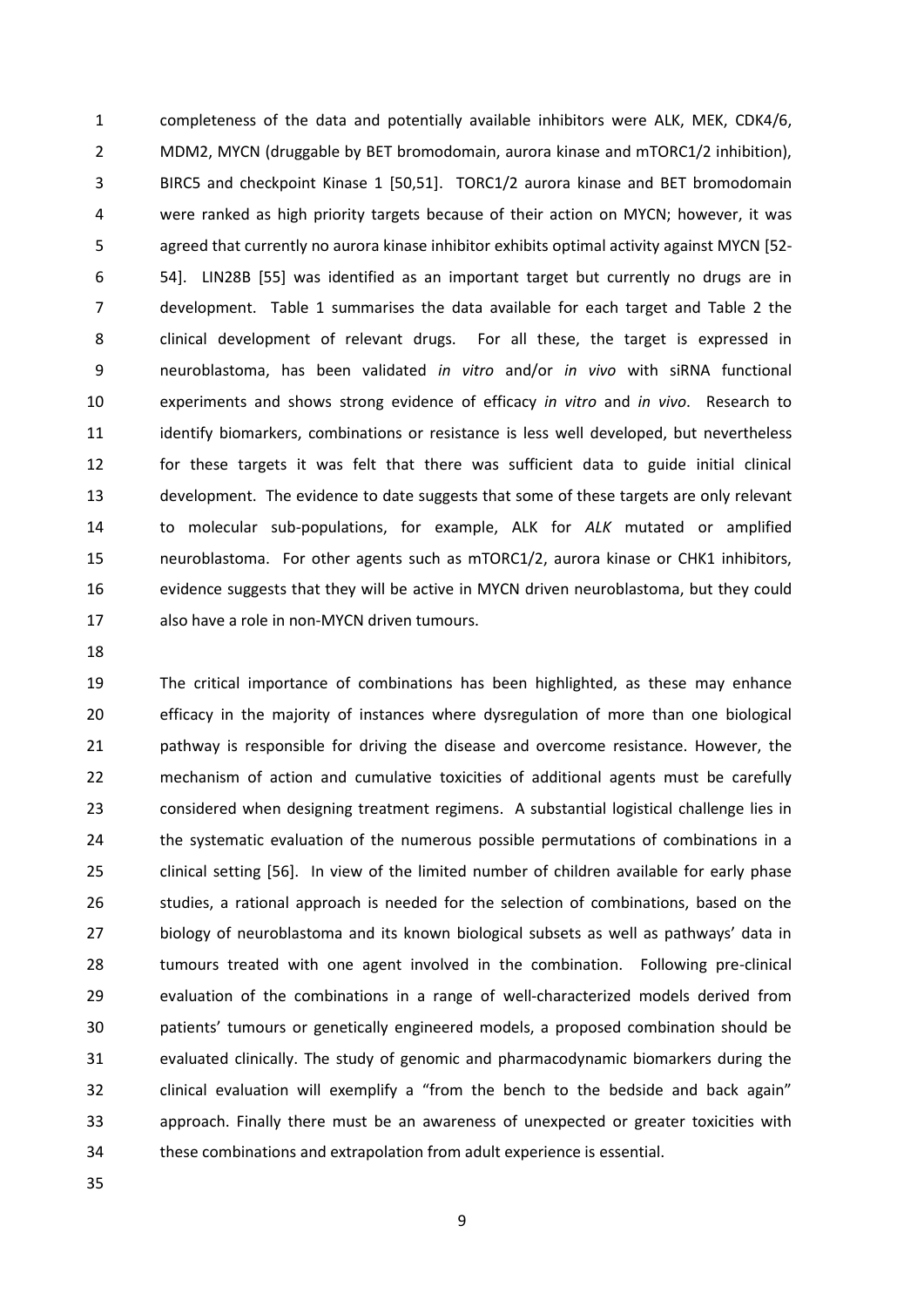**6. Drugs relevant to prioritised targets** 

2 Paediatric early phase clinical trials are ongoing or have recently closed for ALK and aurora 3 kinase inhibitors [31,57-63].

5 For neuroblastoma, the responses seen with crizotinib are disappointing and are 6 substantially lower than those seen with tumours driven by ALK translocations - 7 inflammatory myofibroblastic tumour, anaplastic large cell lymphoma and non-small cell 8 lung cancer [31]. The challenge then is to identify more potent drugs or combinations 9 which can overcome the inherent resistant of ALK mutations in neuroblastoma. Currently three ALK inhibitors are marketed for the treatment of ALK driven non-small cell lung cancer (crizotinib, ceritinib and alectinib) and three more are in development in adults (brigatinib, lorlatinib and entrectinib). Paediatric trials of single agents ceritinib (LDK378) and entrectinib, as well as combinations of ALK inhibitors with mTOR or CDK4/6 inhibitors, are ongoing [61-63] and, pre-clinical data relating to lorlatinib is encouraging and a Phase I trial has been activated for ethical/IRB approval [64-66]. The optimal ALK inhibitor for neuroblastoma has yet to be determined clinically, but once identified will be evaluated in front-line studies.

 Aurora kinase inhibitors are cytotoxic in their own right, as well as acting on the MYCN- aurora complex. Two aurora kinase inhibitors, alisertib and AT9283 have been evaluated in phase I studies in children with neuroblastoma [58-60]: *AT9283* as a single agent and alisertib as a single agent and in combination with irinotecan and temozolomide. Activity has been observed with alisertib both as single agent and in combination. However, activity of alisertib was lowest in *MYCN* amplified neuroblastoma suggesting that its mechanism of action was by a cytotoxic effect rather than on the MYCN-aurora complex. This further supports the hypothesis that the optimal aurora kinase inhibitor, eliciting conformational changes on the MYCN-aurora complex, has yet to be developed [52-54].

 Although mTOR inhibitors - everolimus, temsirolimus and ridaforolimus [67-71] - have been evaluated in clinical trials in children, paediatric trials of the new mTORC1/2 inhibitors have just opened and are a high priority for the paediatric academic community because the dual mTORC1/2 inhibition could overcome resistance to rapalogues.

 The first-in-child trial of the CDK4/6 inhibitor ribociclib (LEE011) has been recently completed [72], with stable disease a frequent outcome, demonstrating the importance of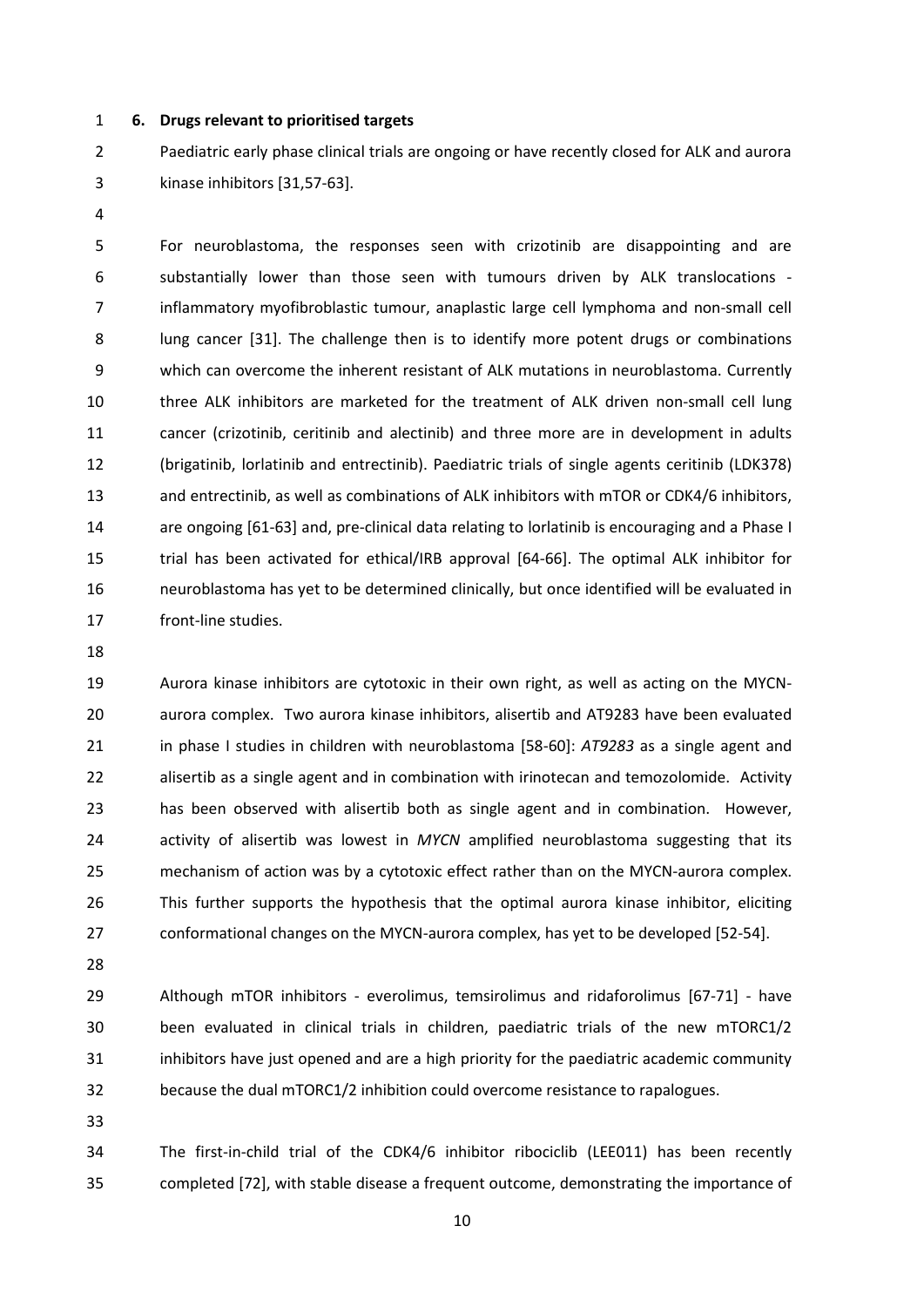1 a combination approach, and trials of abemaciclib (LY2835219) and palbociclib are ongoing 2 [73,74]. Early paediatric clinical trials of the MEK inhibitors selumetinib, trametinib and 3 cobimetinib and the pan phosphatidylinositol 3-kinase (PI3K) inhibitor SF1126 [75] are in 4 progress. Additionally, MDM2, BIRC5, CHK1 and BET bromodomain inhibitors are in the 5 early clinical phases of adult development, but paediatric clinical trials have not yet 6 started. Although there is a strong biological, mechanism of action rationale for such 7 development of these inhibitors, the slowness in opening early phase paediatric studies 8 reflects that paediatric drug development is still largely centred on adult conditions and 9 not the mechanism of action based model [28].

#### **7. Transition to clinical development: considerations for early and late clinical trials**

 Based on the foundation of the Neuroblastoma NDDS, there are four elements for clinical evaluation of new drugs: early phase clinical trials, parallel randomised later-phase clinical trials, molecular profiling and randomised front-line trials. Central to the overall approach is the seamless transition between evaluation of a new drug for a particular molecular sub- type by the Clinical Trials Committee of ITCC and evaluation specifically for relapsed neuroblastoma by the Drug Development Group of SIOPEN.

 The objective of an early phase clinical trial is not only to determine the paediatric recommended phase II dose (RP2D), safety profile, pharmacokinetics and pharmacodynamics of a drug, but also to assess preliminary signals of activity. As the paediatric RP2D remains very close to the equivalent adult RP2D and toxicity profiles are class-related and similar to adult drugs [76], for drugs with a wide therapeutic index, it is recommended that the paediatric early phase clinical trial starts at the adult RP2D, corrected for body surface area, and is a dose confirmation study. Using this approach [76], pharmacokinetic profiling is critical and the exposures, clearances and other pharmacokinetic parameters can be confirmed to be similar to those obtained in adults as well as the toxicity profile. Conversely, if the drug has a narrow therapeutic index, then a dose escalation study is required. Existing dose escalation designs such as 3+3 were developed for evaluating chemotherapeutics. For molecularly targeted agents, the use of these conventional dose escalation designs leads to longer study durations, studies remaining closed to recruitment for long periods and more dose levels being tested. New dose escalation designs, such as the Bayesian logistic regression model (BLRM) or continuous reassessment method (CRM), maximise the efficiency of the dose escalation by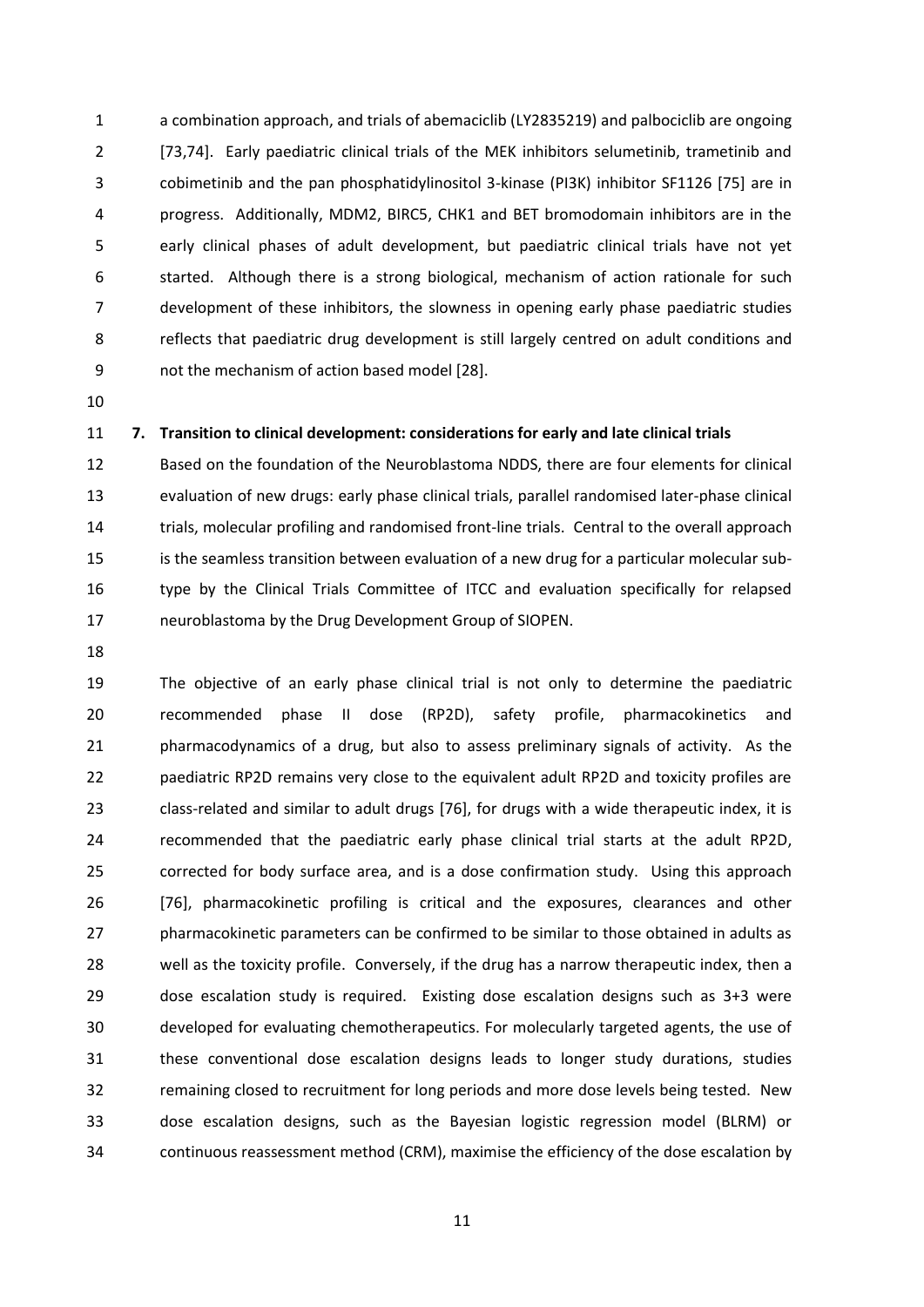1 leading to a shorter duration of trials and less exposure of patients to doses below the 2 maximum tolerated dose (MTD) [78].

4 The inclusion of patients with the same molecular sub-type or disease in early phase trials 5 of expansion cohorts will enable a valuable assessment of activity, as well as providing 6 further data on safety and pharmacokinetics. Relatively small sized expansion cohorts can 7 inform statistically go/no-go decisions; for example an Ensign 3-stage design [79], where 8 ten patients are recruited at the RP2D, as used in the European Proof-of-Concept 9 Therapeutic Stratification Trial of Molecular Anomalies in Relapsed or Refractory Tumours (ESMART )trial (NCT02813135) [80]. If there is no response in the first ten patients, then a further evaluation of the drug is postponed or abandoned. However, if there is a response in the first ten patients, then a further 16 patients are enrolled. Also, the recently presented paediatric study on the BRAF inhibitor dabrafenib included four expansion cohorts with 10 patients each, providing statistically based estimations to guide go/no go decisions [81, 82].

 If there is preliminary evidence of activity, then the drug is evaluated further in neuroblastoma-specific, adaptive-design, parallel, randomised or multi-arm, multi-stage studies. Evaluation in randomised trials is essential, as a comparison with historical controls will overestimate the efficacy of the drug [83].

 Finally and importantly molecular profiling of the patient's tumour at the time of enrolment on an early phase clinical trial is a critical component of the strategy. Due to clonal evolution and tumour heterogeneity, evaluation of archival tumour is not appropriate. "Liquid biopsies" of circulating free DNA are increasingly being incorporated in both early and randomised trials and will give sequential information about tumour evolution and development of resistance. European ITCC initiatives are providing this information by routine molecular profiling of tumours at relapse (MOSCATO-01 [39], MAPPYACTS, INFORM [40], iTHER, SM-PAEDS).

 Currently, the multi-pharma, multi-drug ITCC early phase clinical trial ESMART (NCT02813135) [78] (which includes NDDS prioritised drugs - mTORC1/2, and CDK4/6 inhibitors) and the randomised SIOPEN - ITCC BEACON trial [84] provide a clear pathway for the evaluation of drugs identified in the NDDS to go forward to frontline studies. Single agents or combinations, which show activity in the randomised trial, are then introduced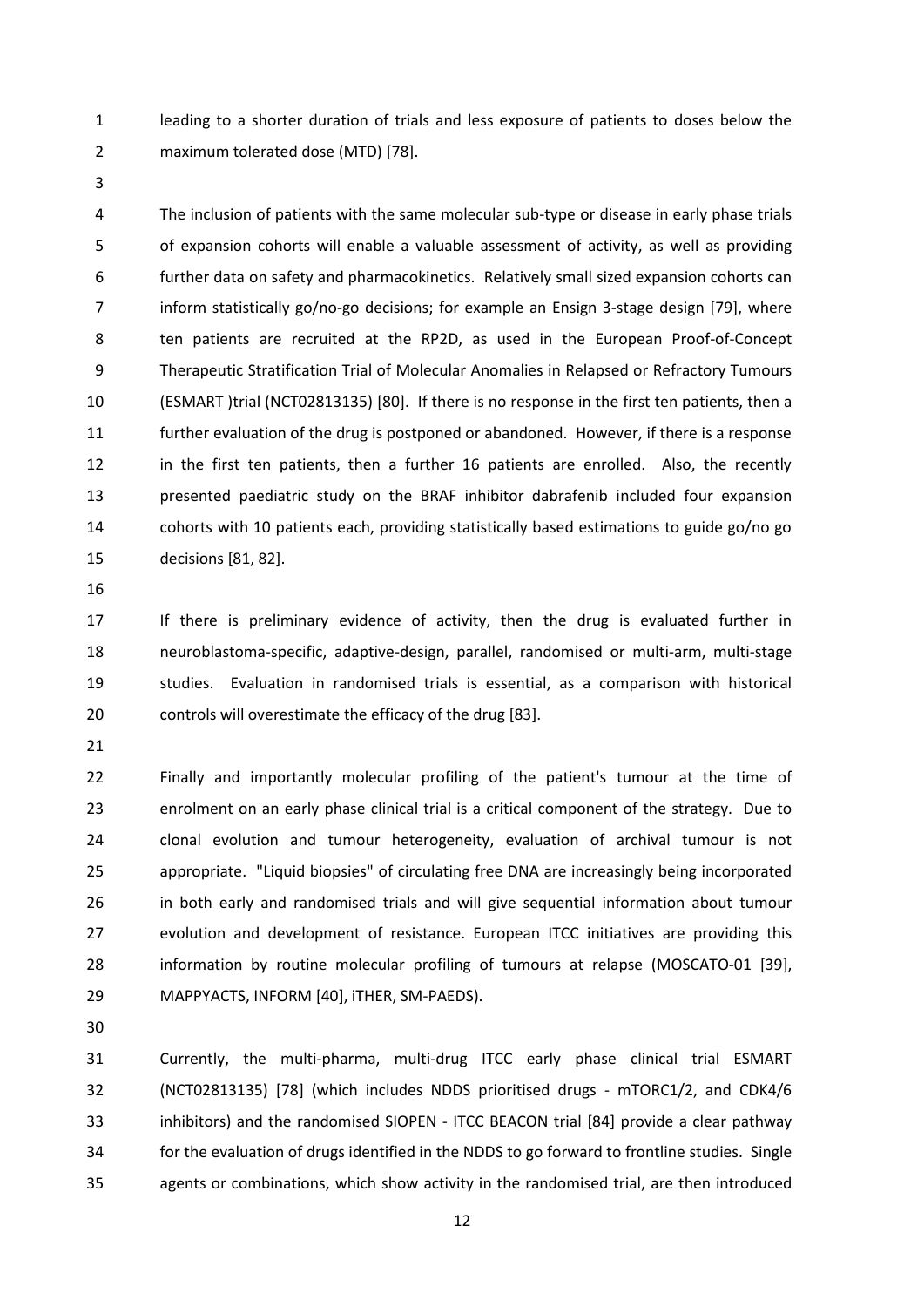1 into front-line therapy and evaluated further - a three-stage process from first-in-child 2 studies to front-line therapy.

4 By utilising this approach paediatric dose confirmation/finding studies can be conducted 5 rapidly, and activity can be determined more quickly, with meaningful comparators and 6 biological knowledge gained in parallel with prospective molecular profiling.

- 
- 
- 

## **8. Conclusions and action points**

 The NDDS initiative, created by ITCC, ENNCA and SIOPEN, aims to accelerate drug development by bringing together biologists, drug developers, regulators, and clinicians leading early and late phase trials, to achieve a consensus. Drug development for neuroblastoma must be driven by biology and knowledge of the molecular pathways, tumour biology and key oncogenic drivers. Targets have been prioritised based on biology, specifically target expression, target dependency and validation, and pre-clinical data on efficacy, potential combinations and availability of biomarkers. Since the start of the NDDS initiative, ITCC and SIOPEN have increased efforts to accelerate the development of the prioritised inhibitors. Furthermore there is a clear continuum incorporating molecular profiling, biological and pre-clinical data, mechanism of action driven strategy for selection and prioritisation, and improved early and late phase clinical trial design to streamline the drug development process (Table 3). A closer dialogue with the pharmaceutical industry will further increase the efficiency of this plan, as will the introduction of a mechanism of action and biology driven selection and prioritisation process in paediatric drug development. This approach will guide scientists, clinicians, pharmaceutical industry and regulators in the immediate future and will enable access to the most promising targeted agents in the hope of improving outcomes for children with neuroblastoma, and potentially other childhood malignancies.

#### **9. Expert Opinion**

 The existing model of drug development for neuroblastoma is generally reactive and responds to drugs being developed for adult malignancies. Furthermore, in the past there has not been integration and coordination between early and late phase clinical studies. Drug development is not driven by the biology of the tumour and the known genomic drivers. This process results in drugs being evaluated that may not have the greatest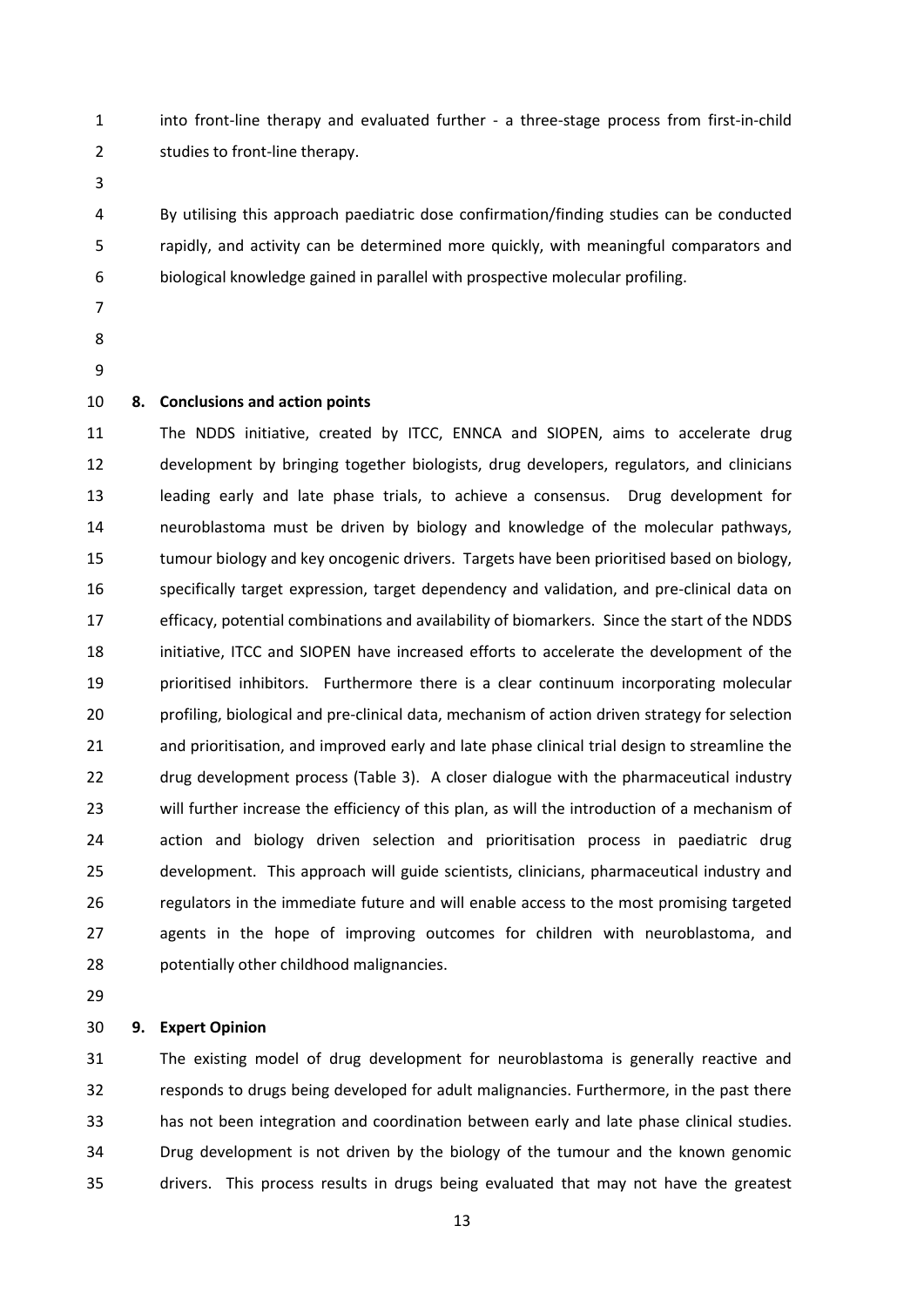1 probability of activity in neuroblastoma, and their course of development is interrupted 2 and not planned, and frequently trials compete for small populations. Increased 3 collaboration and data sharing between all stakeholders is needed to avoid regulators and 4 pharma not being aware of developments, and lacking an overview of the landscape of the 5 disease, therapeutic needs and new scientific discoveries.

7 The approach adopted by the NDDS initiative is integrated, comprehensive, and based on 8 tumour biology, and results in a more efficient and rational process and use of valuable 9 and rare resources. The Neuroblastoma NDDS encompasses all elements of the drug development process, including translational medicine from bench to bedside: molecular profiling to identify new targets and potential predictive (selection) biomarkers, relevant drugs, biological and pre-clinical research, first-in-child early phase clinical studies, randomised multi-arm trials and the transition to late-phase trials and to front-line 14 standard of care. Central to the approach is the premise that optimal drug development is reliant on understanding tumour biology. Selection of drugs should be driven by the aberrant molecular pathways in neuroblastoma [28]. The biological hypotheses relevant to each drug should be tested in the clinic through the use of omic and pharmacodynamic ancillary biomarker studies. This approach is in contrast to the present model, where drug selection is dictated by the adult indication and not necessarily by the probability that the medicine will have the greatest patient benefit in childhood tumours. The major challenge of the proposed model is the availability of drugs. This could be increased by including re- prioritisation of drugs developed for adults, which may not be of high priority for adult cancers, or by incentivising the development of drugs specifically for paediatric cancers. Once this proposed model is incorporated, its results will need to be evaluated prospectively to finally demonstrate that it was fit for purpose and has speeded up drug development for childhood cancers.

 A critical feature of the NDDS initiative is bringing together experts in neuroblastoma biology and pre-clinical and clinical drug development and leaders of late-phase studies, with regulators as observers. In this way information can be shared, all participants have a common knowledge and decisions can be made collectively.

The Neuroblastoma NDDS has delivered three outputs:-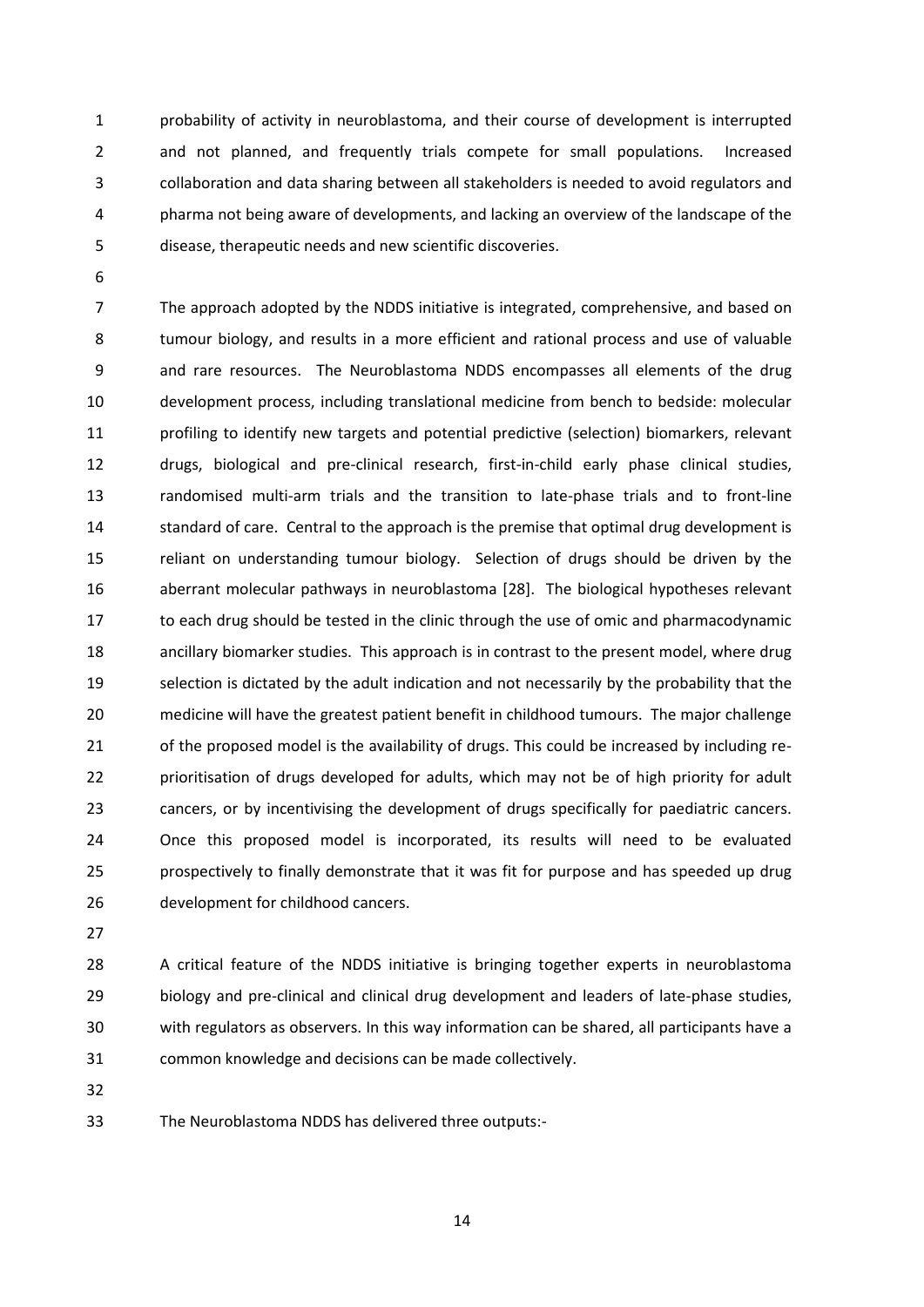- 1 1. A multidisciplinary expert group has been established, with participants involved in 2 all aspects of the drug development process, which is able to have a dynamic 3 overview of all new targets and drugs available for the disease.
- 4 2. Targets have been prioritised based on target validation and completeness of non-5 clinical data, including available inhibitors, combinations, resistance mechanisms 6 and biomarkers: ALK, MEK, CDK4/6, MDM2, MYCN (BET, Aurora kinase and 7 mTORC1/2), BIRC5 and CHK1 inhibitors. The process is dynamic, and new targets 8 and drugs are regularly reviewed.
- 9 3. Clinical trials of the prioritised targets and drugs have been promoted by liaising with pharma and facilitating investigator-led trials through ITCC.
- 

 This output of the NDDS greatly assists clinicians designing early- and late-phase clinical studies and the pharmaceutical industry and regulators who are made aware of targets and drugs of greatest interest. Scientific advice can be sought from regulators at early stages in development. Resources from academia and industry can be directed to areas with greatest potential yield.

 As neuroblastoma has different genomic drivers, with clonal evolution and tumour heterogeneity, molecular characterisation with a precision medicine approach will be critical. The ultimate goal is a therapeutic approach comprising: molecular profiling 21 tumour categorisation, molecular targeted therapy for "known" genomic drivers and a strategy for biologically relevant cancer vulnerabilities.

 We believe this novel approach will accelerate neuroblastoma drug development and should be applied to other poor prognosis childhood malignancies.

- 
-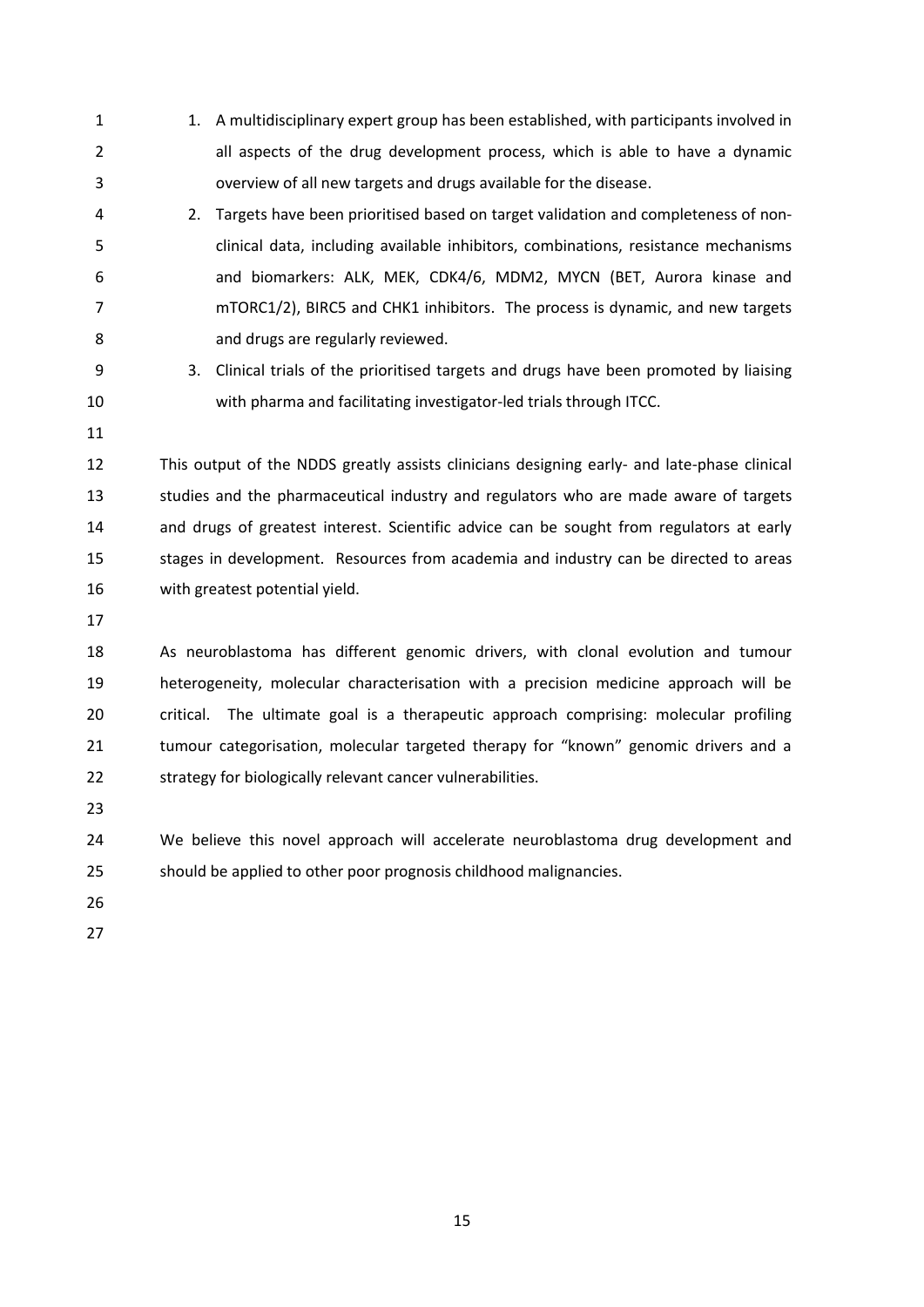#### **References**

2 1. Goodman, M.T., et al., Sympathetic Nervous System Tumors, in Cancer Incidence and 3 Survival among Children and Adolescents: United States SEER Program 1975–1995, 4 National Cancer Institute, SEER Program, L.A.G. Ries, M.A. Smith, and J.G. Gurney, 5 Editors. 1999, NIH Publication: Bethesda, MD. p. 65-72. 6 2. Maris, J.M., Hogarty MD, Bagatell R, Cohn SL. Neuroblastoma. Lancet 2007; 369: 2106- 7 20. 8 3. Yu, A.L., Gilman AL, Ozkaynak MF et al., Anti-GD2 antibody with GM-CSF, interleukin-2, 9 and isotretinoin for neuroblastoma. N Engl J Med 2010; 363:1324-34. 4. Matthay, K.K., Reynolds CP, Seeger RC et al., Long-term results for children with high- risk neuroblastoma treated on a randomized trial of myeloablative therapy followed by 13-cis-retinoic acid: a children's oncology group study. J Clin Oncol 2009; 27:1007-13. 5. Pearson, A.D., Pinkerton CR, Lewis IJ et al., High-dose rapid and standard induction chemotherapy for patients aged over 1 year with stage 4 neuroblastoma: a randomised trial. Lancet Oncol 2008;9:247-56. 6. Valteau-Couanet, D., Le Deley MC, Bergeron C, et al., Long-term results of the combination of the N7 induction chemotherapy and the busulfan-melphalan high dose chemotherapy. Pediatr Blood Cancer, 2014. 61(6): p. 977-81. 7. London, W.B., Castel V, Monclair Tet al., Clinical and biologic features predictive of survival after relapse of neuroblastoma: a report from the International Neuroblastoma Risk Group project. J Clin Oncol 2011; 29: 3286-92. 22 8. Ladenstein, R., Pötschger U, Hartman O, et al., 28 years of high-dose therapy and SCT for neuroblastoma in Europe: lessons from more than 4000 procedures. Bone Marrow Transplant 2008; 41 Suppl 2: S118-27. 9. Schrey, D., Vaidya SJ, Levine D, et al., Additional Therapies to Improve Metastatic Response to Induction Therapy in Children With High-risk Neuroblastoma. J Pediatr Hematol Oncol 2015: 37(3): e150-3. 28 10. Laverdiere, C, [Cheung NK,](https://www.ncbi.nlm.nih.gov/pubmed/?term=Cheung%20NK%5BAuthor%5D&cauthor=true&cauthor_uid=15714447) [Kushner BH,](https://www.ncbi.nlm.nih.gov/pubmed/?term=Kushner%20BH%5BAuthor%5D&cauthor=true&cauthor_uid=15714447) et al., Long-term complications in survivors of advanced stage neuroblastoma. Pediatr Blood Cancer 2005; 45: 324-32. 11. Moreno, L., Vaidya SJ, Pinkerton CR, et al., Long-term follow-up of children with high-31 risk neuroblastoma: the ENSG5 trial experience. Pediatr Blood Cancer 2013; 60:. 1135- 40. 12. Brodeur GM, [Seeger RC,](https://www.ncbi.nlm.nih.gov/pubmed/?term=Seeger%20RC%5BAuthor%5D&cauthor=true&cauthor_uid=6719137) [Schwab M,](https://www.ncbi.nlm.nih.gov/pubmed/?term=Schwab%20M%5BAuthor%5D&cauthor=true&cauthor_uid=6719137) et al., Amplification of N-myc in untreated human neuroblastomas correlates with advanced disease stage. Science 1984; 224: 1121-4 13. Mosse YP, Laudenslager M, Longo L, et al., Identification of ALK as a major familial neuroblastoma predisposition gene. Nature 2008; 455:930-5. 37 14. Janoueix-Lerosey I, [Lequin D,](https://www.ncbi.nlm.nih.gov/pubmed/?term=Lequin%20D%5BAuthor%5D&cauthor=true&cauthor_uid=18923523) Brugières L et al., Somatic and germline activating mutations of the ALK kinase receptor in neuroblastoma. Nature 2008; 455: 967-70. 15. Chen Y, Takita J, Choi YL et al., Oncogenic mutations of ALK kinase in neuroblastoma. Nature 2008;. 455: 971-4. 16. George RE, Sanda T, Hanna M,et al., Activating mutations in ALK provide a therapeutic target in neuroblastoma. Nature 2008;. 455: 975-8. 17. Carr-Wilkinson, J., O'Toole K, Wood KM et al., High Frequency of p53/MDM2/p14ARF Pathway Abnormalities in Relapsed Neuroblastoma. Clin Cancer Res 2010; 16:1108-18. 18. Cheung, N.K. Zhang J, Lu C, et al., Association of age at diagnosis and genetic mutations in patients with neuroblastoma. JAMA 2012; 307:1062-71. 19. Valentijn LJ., Koster J, Zwijnenburg DA, et al., TERT rearrangements are frequent in neuroblastoma and identify aggressive tumors. Nat Genet 2015; 47: 1411-4. 20. Peifer M, Hertwig F, Roels Fet al., Telomerase activation by genomic rearrangements in high-risk neuroblastoma. Nature 2015; 526: 700-4.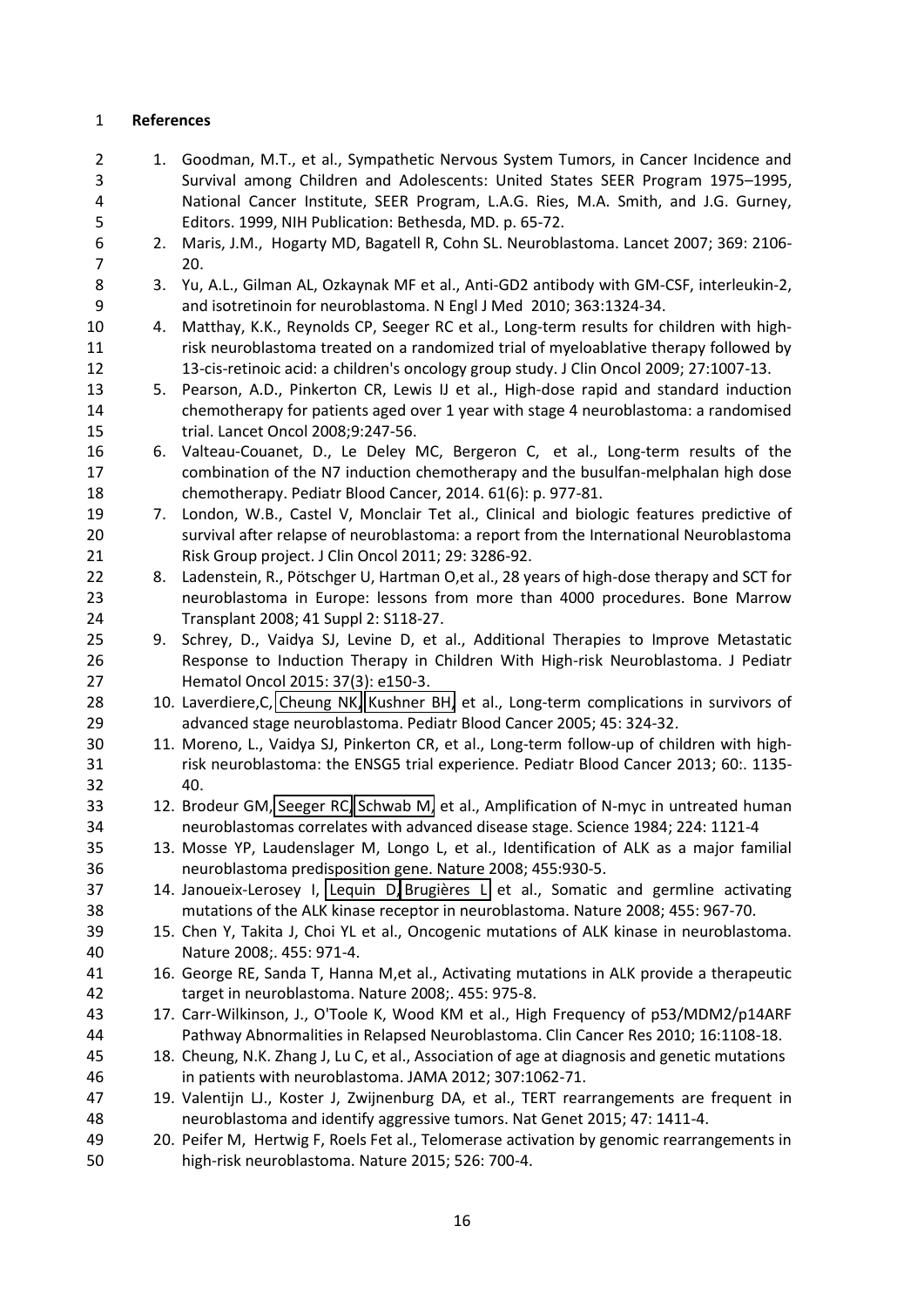| $\mathbf{1}$ | 21. Eleveld TF, Oldridge DA, Bernard V, et al., Relapsed neuroblastomas show frequent RAS-    |
|--------------|-----------------------------------------------------------------------------------------------|
| 2            | MAPK pathway mutations. Nat Genet 2015; 47: 864-71.                                           |
| 3            | 22. Pugh TJ, Morozova O, Attiyeh EF et al.The genetic landscape of high-risk                  |
| 4            | neuroblastoma. Nat Genet 2013;. 45: 279-284                                                   |
| 5            | 23. Molenaar JJ, Koster J, Zwijnenburg DA,et al., Sequencing of neuroblastoma identifies      |
| 6            | chromothripsis and defects in neuritogenesis genes. Nature 2012; 483: 589-93                  |
| 7            | 24. Moreno, L., Marshall, L.V., Pearson, A.D, At the frontier of progress for paediatric      |
| 8            | oncology: the neuroblastoma paradigm. Br Med Bull 2013; 108:173-88.                           |
| 9            | 25. Moreno L, Chesler L, Hargrave D et al. Preclinical drug development for childhood         |
| 10           | cancer. Expert Opin Drug Discov. 2011;6:49-64.                                                |
| 11           | 26. Vassal, G., Rousseau R, Blanc P et al., Creating a unique, multi-stakeholder Paediatric   |
| 12           | Oncology Platform to improve drug development for children and adolescents with               |
| 13           | cancer. Eur J Cancer 2015; 51:218-24.                                                         |
| 14           | 27. Adamson PC, Houghton PJ, Perilongo G et al. Drug discovery in paediatric oncology:        |
| 15           | roadblocks to progress. Nat Rev Clin Oncol 2014; 11: 732-9.                                   |
| 16           | 28. Pearson, A.D., Herold R, Rousseau R et al. Implementation of mechanism of action          |
| 17           | biology-driven early drug development for children with cancer. Eur J Cancer 2016;            |
| 18           | 62:124-31. ** A multi-stakeholder consensus on the development of drugs for                   |
| 19           | childhood cancer based on the mechanism of action of the drug.                                |
| 20           | 29. Vogelstein B, Papadopoulos N, Velculescu VE et al., Cancer genome landscapes. Science     |
| 21           | 2013; 339: 1546-58.                                                                           |
| 22           | 30. Barone, G., Anderson J, Pearson AD, et al., New strategies in neuroblastoma:              |
| 23           | Therapeutic targeting of MYCN and ALK. Clin Cancer Res 2013; 19: 5814-21.                     |
| 24           | 31. Mosse, Y.P., Lim MS, Voss SD et al., Safety and activity of crizotinib for paediatric     |
| 25           | patients with refractory solid tumours or anaplastic large-cell lymphoma: a Children's        |
| 26           | Oncology Group phase 1 consortium study. Lancet Oncol 2013; 14: 472-80.<br>$*$ The            |
| 27           | phase I evaluation of a targeted drug in neuroblastoma                                        |
| 28           | 32. Bresler SC, Wood AC, Haglund EA et al., Differential inhibitor sensitivity of anaplastic  |
|              |                                                                                               |
| 29<br>30     | lymphoma kinase variants found in neuroblastoma. Sci Transl Med 2011; 3: 108ra114.            |
|              | 33. Berry, T., Luther W, Bhatnagar N et al., The ALK(F1174L) mutation potentiates the         |
| 31           | oncogenic activity of MYCN in neuroblastoma. Cancer Cell 2012; 22: 117-30.                    |
| 32           | 34. Barone, G., Tweddle DA, Shohet JM, et al., MDM2-p53 interaction in paediatric solid       |
| 33           | tumours: preclinical rationale, biomakers and resistance. Curr Drug Targets 2014;. 15:        |
| 34           | 114-23.                                                                                       |
| 35           | 35. Gamble LD, Kees UR, Tweddle DA et al. MYCN sensitizes neuroblastoma to the MDM2-          |
| 36           | p53 antagonists Nutlin-3 and MI-63. Oncogene 2012; 31: 752-63.                                |
| 37           | 36. Rihani A, Vandesompele J, Speleman F et al. Inhibition of CDK4/6 as a novel therapeutic   |
| 38           | option for neuroblastoma. Cancer Cell Int 2015; 15: 76.                                       |
| 39           | 37. Rader J, Russell MR, Hart LS, et al., Dual CDK4/CDK6 inhibition induces cell-cycle arrest |
| 40           | and senescence in neuroblastoma. Clin Cancer Res 2013; 19: 6173-82                            |
| 41           | 38. Amorim JP, Santos G, Vinagre J et al. The Role of ATRX in the Alternative Lengthening of  |
| 42           | Telomeres (ALT) Phenotype. Genes. 2016; 7; pii: E66. doi: 10.3390                             |
| 43           | 39. Geoerger B, Deschamps F, Puget S et al. Molecular screening for cancer treatment          |
| 44           | optimization (MOSCATO 01) in pediatric patients: First feasibility results of a               |
| 45           | prospective molecular stratification trial. J Clin Oncol, 2014. 32(supp: abstr 10500)         |
| 46           | 40. Worst BC, van Tilburg CM, Balasubramanian GP,et al. Next-generation personalised          |
| 47           | medicine for high-risk paediatric cancer patients - The INFORM pilot study. Eur J Cancer      |
| 48           | 2016; 65:91-101                                                                               |
| 49           | 41. Bosse KR, Maris JM. Advances in the translational genomics of neuroblastoma: From         |
| 50           | improving risk stratification and revealing novel biology to identifying actionable           |
| 51           | genomic alterations. Cancer 2016; 122:20-33.                                                  |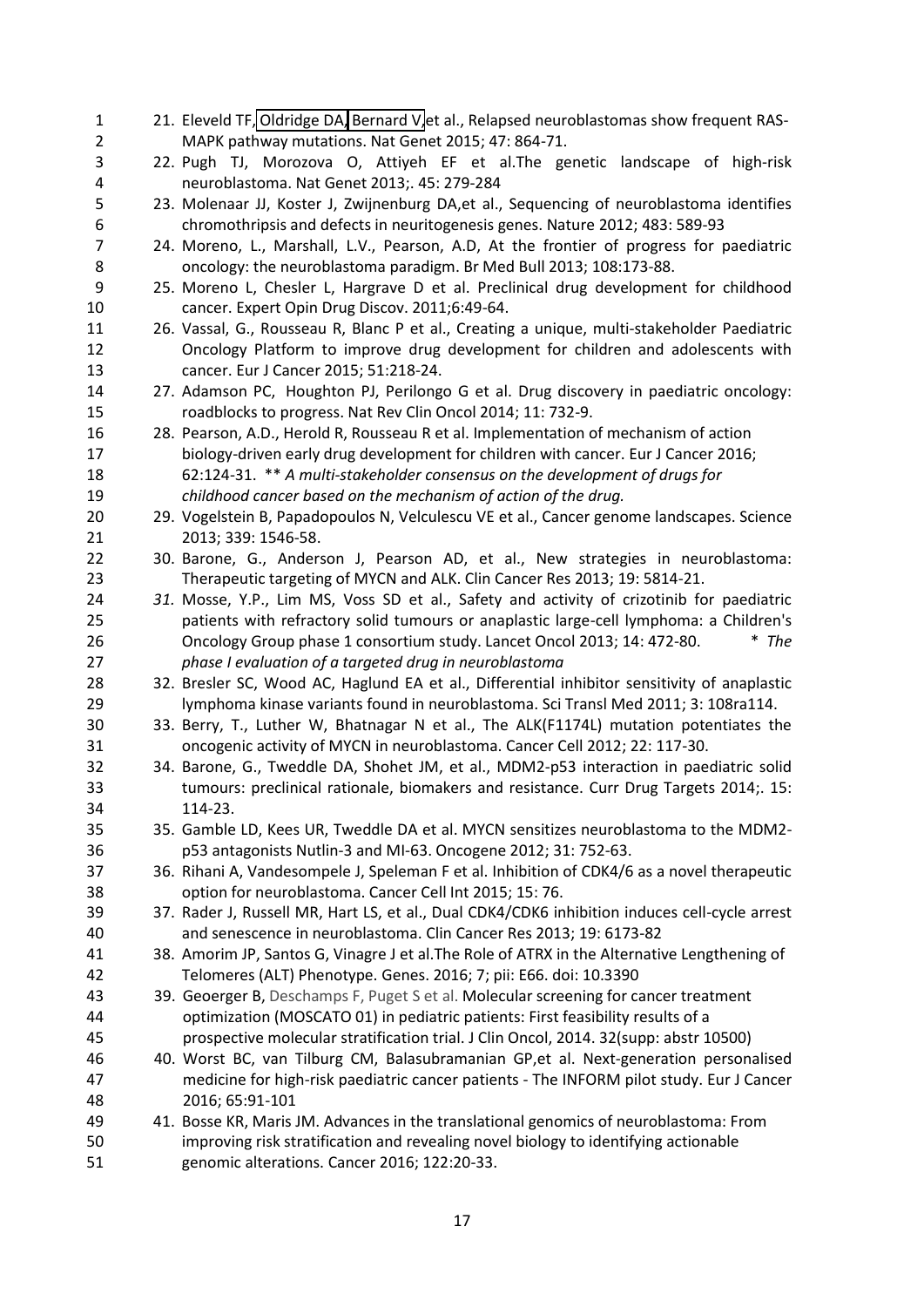| $\mathbf{1}$   | 42. TARGET - Neuroblastoma -                                                                                                                        |
|----------------|-----------------------------------------------------------------------------------------------------------------------------------------------------|
| $\overline{2}$ | https://ocg.cancer.gov/programs/target/projects/neuroblastoma (Accessed 16 May                                                                      |
| 3              | 2017)                                                                                                                                               |
| 4              | 43. Fransson S, Hansson M, Ruuth K,et al., Intragenic anaplastic lymphoma kinase (ALK)                                                              |
| 5              | rearrangements: Translocations as a novel mechanism of ALK activation in                                                                            |
| 6              | neuroblastoma tumors. Genes Chromosomes Cancer 2015; 54: 99-109.                                                                                    |
| $\overline{7}$ | 44. Schleiermacher G, Javanmardi N, Bernard V, et al., Emergence of new ALK mutations at                                                            |
| 8              | relapse of neuroblastoma. J Clin Oncol 2014; 32: 2727-34.                                                                                           |
| 9              | 45. Martinsson T, Eriksson T, Abrahamsson J, et al., Appearance of the novel activating                                                             |
| 10             | F1174S ALK mutation in neuroblastoma correlates with aggressive tumor progression                                                                   |
| 11             | and unresponsiveness to therapy. Cancer Res 2011; 71: 98-105.                                                                                       |
| 12             | 46. Combaret V, Iacono I, Bellini A et al., Detection of tumor ALK status in neuroblastoma                                                          |
| 13             | patients using peripheral blood. Cancer Med 2015; 4: 540-50.                                                                                        |
| 14             | 47. Collins I, Workman P. New approaches to molecular cancer therapeutics. Nat Chem Biol                                                            |
| 15             | 2006; 2: 689-700.* An overview of rationale deveolment of molecular cancer                                                                          |
| 16             | therapeutics                                                                                                                                        |
| 17             | 48. Goodwin R. Giaccone G, Calvert H et al., Targeted agents: how to select the winners in                                                          |
| 18             | preclinical and early clinical studies? Eur J Cancer 2012; 48: 170-8.                                                                               |
| 19             | 49. Benson JD, Chen YN, Cornell-Kennon SA et al., Validating cancer drug targets. Nature                                                            |
| 20             | 2006; 441: 451-6.                                                                                                                                   |
| 21             | 50. Puissant A, Frumm SM, Alexe G et al., Targeting MYCN in neuroblastoma by BET                                                                    |
| 22             | bromodomain inhibition. Cancer Discov 2013; 3: 308-23.                                                                                              |
| 23             | 51. Henssen A, Althoff K, Odersky A et al. Targeting MYCN-Driven Transcription By BET-                                                              |
| 24             | Bromodomain Inhibition. Clin Cancer Res 2016; 22:2470-81.                                                                                           |
| 25             | 52. Gustafson WC, Meyerowitz JG, Nekritz EA et al., Drugging MYCN through an allosteric                                                             |
| 26             | transition in Aurora kinase A. Cancer Cell 2014; 26: 414-27.                                                                                        |
| 27             | 53. Brockmann M, Poon E, Berry T et al. Small molecule inhibitors of aurora-a induce                                                                |
| 28             | proteasomal degradation of N-myc in childhood neuroblastoma. Cancer Cell 2013; 24:                                                                  |
| 29             | 75-89                                                                                                                                               |
| 30             | 54. Dauch D, Rudalska R, Cossa G et al., A MYC-aurora kinase A protein complex represents                                                           |
| 31             | an actionable drug target in p53-altered liver cancer. Nat Med 2016; 22:744-53.                                                                     |
| 32             | 55. Beckers A, Van Peer G, Carter DR et al., MYCN-driven regulatory mechanisms                                                                      |
| 33             | controlling LIN28B in neuroblastoma. Cancer Lett. 2015; 366: 123-32.                                                                                |
| 34             | 56. Lopez JS, Banerji U. Combine and conquer: challenges for targeted therapy                                                                       |
|                | combinations in early phase trials. Nat Rev Clin Oncol. 2017;14:57-66. * An overview of                                                             |
| 35             |                                                                                                                                                     |
| 36<br>37       | combination therapy of molecular cancer therapeutics<br>57. Goerger B, Schulte J, Zwaan CM, et al. Phase I study of ceritinib in pediatric patients |
|                |                                                                                                                                                     |
| 38             | with malignancies harboring a genetic alteration in ALK: Safety, pharmacokinetic, and                                                               |
| 39             | efficacy results. J Clin Oncol 2015; 33 (suppl; abstr 10005)                                                                                        |
| 40             | 58. Mossé YP, Lipsitz E, Fox E et al., Pediatric phase I trial and pharmacokinetic study of                                                         |
| 41             | MLN8237, an investigational oral selective small-molecule inhibitor of Aurora kinase A:                                                             |
| 42             | a Children's Oncology Group Phase I Consortium study. Clin Cancer Res 2012;18:6058-                                                                 |
| 43             | 64.                                                                                                                                                 |
| 44             | 59. DuBois SG, Marachelian A, Fox E, et al., Phase I Study of the Aurora A Kinase Inhibitor                                                         |
| 45             | Alisertib in Combination With Irinotecan and Temozolomide for Patients With Relapsed                                                                |
| 46             | or Refractory Neuroblastoma: A NANT (New Approaches to Neuroblastoma Therapy)                                                                       |
| 47             | Trial. J Clin Oncol 2016; 34:1368-75.                                                                                                               |
| 48             | 60. Moreno L, Marshall LV, Pearson AD et al. A Phase I Trial of AT9283 (a Selective Inhibitor                                                       |
| 49             | of Aurora Kinases) in Children and Adolescents with Solid Tumors: A Cancer Research                                                                 |
| 50             | UK Study. Clin Cancer Re, 2015; 21: 267-73                                                                                                          |
| 51             | 61. Novartis Pharmaceuticals. Phase I Study of LDK378 in Pediatric, Malignancies with a                                                             |
| 52             | Genetic Alteration in Anaplastic Lymphoma Kinase (ALK). In ClinicalTrials.gov [Internet].                                                           |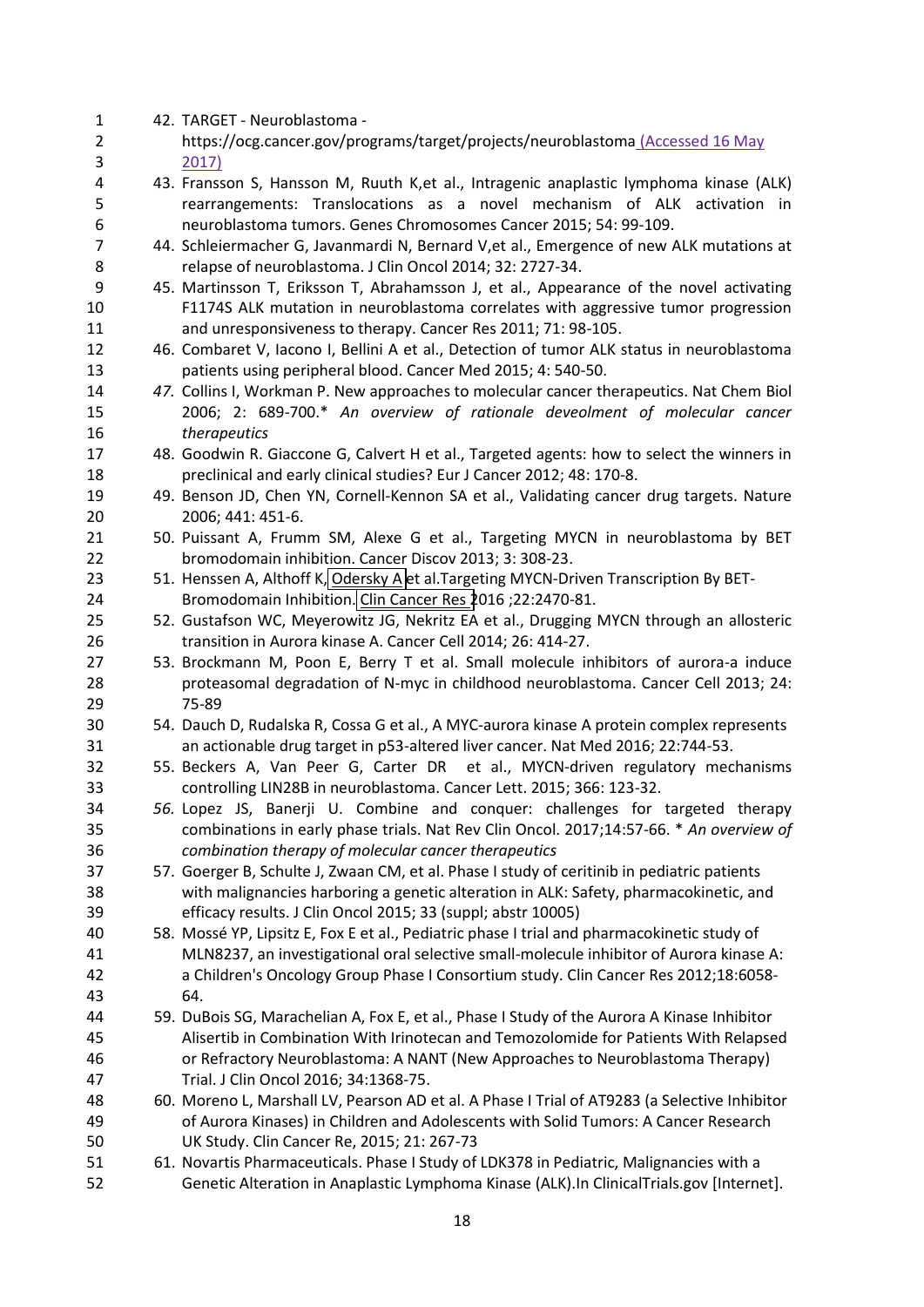| 1              | Bethesda (MD): National Library of Medicine (US).2012 - [cited 2017May16].Available            |
|----------------|------------------------------------------------------------------------------------------------|
| $\overline{2}$ | from https://clinicaltrials.gov/ct2/show/NCT01742286. NLM Identifier: NCT01742286              |
| 3              | 62. Novartis Pharmaceutical. Ceritinib Rare Indications Study in ALK+ Tumors. In               |
| 4              | ClinicalTrials.gov [Internet]. Bethesda (MD): National Library of Medicine (US).2015 -         |
| 5              | [cited 2017May16]. Available from https://clinicaltrials.gov/ct2/show/ NCT02465528.            |
| 6              | NLM Identifier: NCT02465528                                                                    |
| 7              | 63. Ignyta, Inc. Study of RXDX-101 in Children with Recurrent or Refractory Solid Tumors       |
| 8              | and Primary CNS Tumors, With or Without TRK, ROS1, or ALK Fusions. In                          |
| 9              | ClinicalTrials.gov [Internet]. Bethesda (MD): National Library of Medicine (US).2016-          |
| 10             | [cited 2017May16].Available from https://clinicaltrials.gov/ct2/show/NCT02650401               |
| 11             | NLM Identifier: NCT02650401.https://clinicaltrials.gov/ct2/show/NCT02650401                    |
| 12             | 64. Infarinato NR, Park JH, Krytska K, et al. The ALK/ROS1 Inhibitor PF-06463922 Overcomes     |
| 13             | Primary Resistance to Crizotinib in ALK-Driven Neuroblastoma. Cancer Discov. 2016;             |
| 14             | 6:96-107.                                                                                      |
| 15             | 65. Guan J, Tucker ER, Wan H, et al. The ALK inhibitor PF-06463922 is effective as a single    |
|                |                                                                                                |
| 16             | agent in neuroblastoma driven by expression of ALK and MYCN. Dis Model Mech.                   |
| 17             | 2016;9:941-52.                                                                                 |
| 18             | 66. New Approaches to Neuroblastoma Therapy Consortium. Study of Lorlatinib (PF-               |
| 19             | 06463922). In ClinicalTrials.gov [Internet]. Bethesda (MD): National Library of Medicine       |
| 20             | (US).2017 - [cited 2017May16]. Available from https://clinicaltrials.gov/ct2/show/             |
| 21             | NCT03107988. NLM Identifier: NCT03107988.                                                      |
| 22             | 67. Fouladi M, Laningham F, Wu J et al. Phase I study of everolimus in pediatric patients      |
| 23             | with refractory solid tumors.J Clin Oncol. 2007;25:4806-12                                     |
| 24             | 68. Geoerger B, Kieran MW, Grupp S et al., Phase II trial of temsirolimus in children with     |
| 25             | high-grade glioma, neuroblastoma and rhabdomyosarcoma. Eur J Cancer 2012; 48:253-              |
| 26             | 62.                                                                                            |
| 27             | 69. Spunt SL, Grupp SA, Vik TA et al. Phase I study of temsirolimus in pediatric patients with |
| 28             | recurrent/refractory solid tumors. J Clin Oncol 2011;29:2933-40.                               |
| 29             | 70. Gore L, Trippett TM, Katzenstein HM et al. A multicenter, first-in-pediatrics, phase 1,    |
| 30             | pharmacokinetic and pharmacodynamic study of ridaforolimus in patients with                    |
| 31             | refractory solid tumors. Clin Cancer Res 2013;19:3649-58.                                      |
| 32             | 71. Pearson AD, Federico SM, Aerts I, et al. A phase I study of ridaforolimus (MK-8669) in     |
| 33             | pediatric patients with advanced solid tumors. Oncotarget 2016; 7:84736-84747.                 |
| 34             | 72. Geoerger B, Bourdeaut F, DuBois SG et al. Phase I study of LEE011 (CDK4/6 inhibitor) in    |
| 35             | patients with malignant rhabdoid tumours, neuroblastoma and cyclin D-CDK4/6                    |
| 36             | pathway-activated tumors. Clin Cancer Res 2017 doi: 10.1158/1078-0432.CCR-16-2898.             |
| 37             | 73. Emory University. Abemaciclib in Children with DIPG or Recurrent/Refractory Solid          |
| 38             | Tumors (AflacST1501) In ClinicalTrials.gov [Internet]. Bethesda (MD): National Library of      |
| 39             | Medicine (US).2015 - [cited 2017 May 16]. Available from                                       |
| 40             | https://clinicaltrials.gov/ct2/show/ NCT02644460. NLM Identifier: NCT02644460                  |
| 41             | 74. Pediatric Brain Tumor Consortium. Palbociclib Isethionate in Treating Younger Patients     |
| 42             | with Recurrent, Progressive, or Refractory Central Nervous System Tumours. In                  |
| 43             | ClinicalTrials.gov [Internet]. Bethesda (MD): National Library of Medicine (US).2014 -         |
| 44             | [cited 2017 May 16]. Available from https://clinicaltrials.gov/ct2/show/ NCT02255461.          |
| 45             | NLM Identifier: NCT02255461.                                                                   |
| 46             | 75. New Approaches to Neuroblastoma Therapy Consortium. SF1126 for Patients with               |
| 47             | Relapsed or Refractory Neuroblastoma. In ClinicalTrials.gov [Internet]. Bethesda (MD):         |
| 48             | National Library of Medicine (US).2014 - [cited 2017 May 16]. Available from                   |
| 49             | https://clinicaltrials.gov/ct2/show/ NCT02337309. NLM Identifier: NCT02337309.                 |
| 50             | 76. Paoletti X, Geoerger B, Doz F et al. A comparative analysis of paediatric dose-finding     |
| 51             | trials of molecularly targeted agent with adults' trials. Eur J Cancer 2013 49: 2392-402.      |
|                |                                                                                                |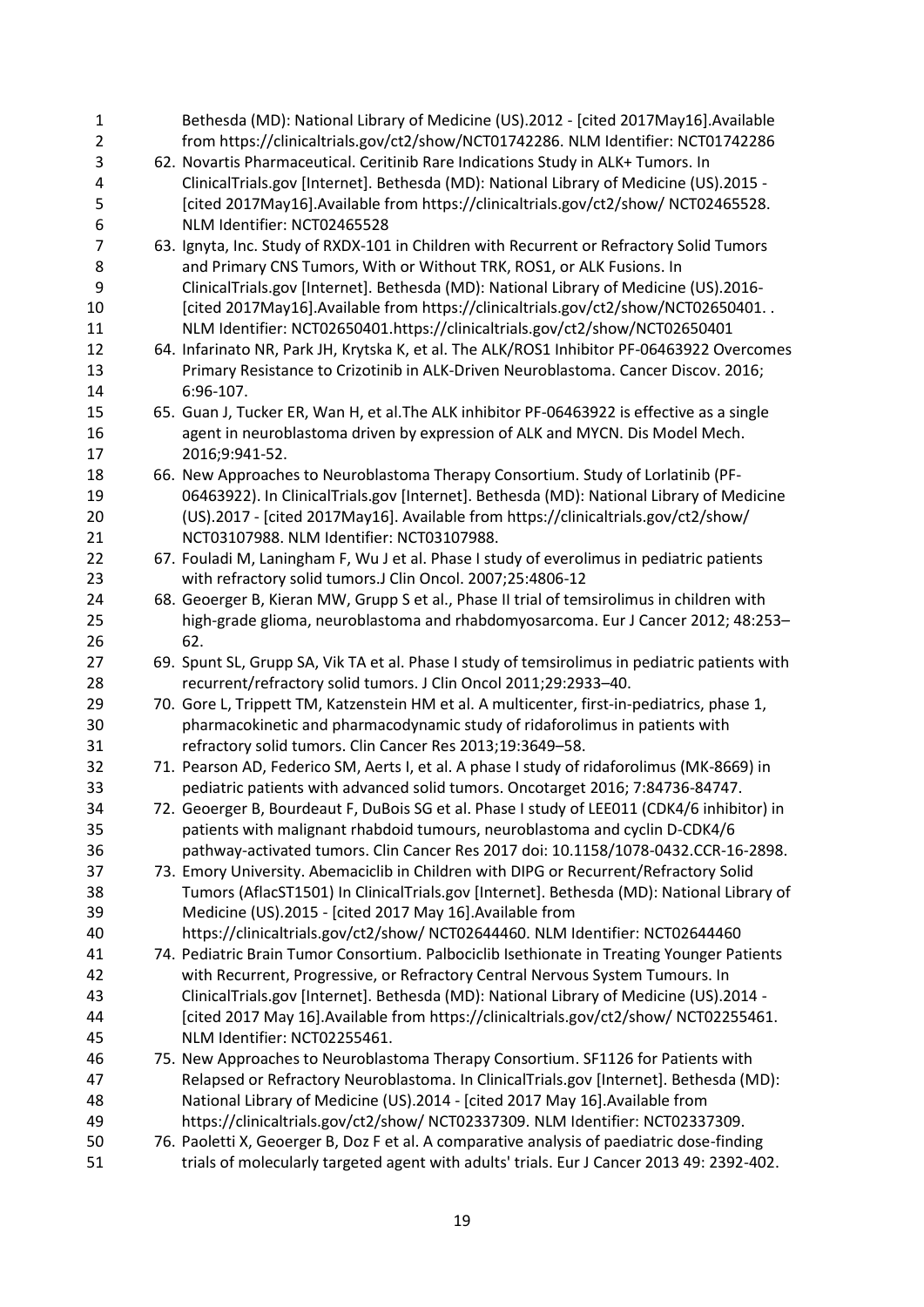| $\mathbf{1}$   | ** An analysis of molecularly targeted drugs concluding that paediatric RP2D remains                                                                                                   |
|----------------|----------------------------------------------------------------------------------------------------------------------------------------------------------------------------------------|
| $\overline{2}$ | very close to the equivalent adult RP2D and toxicity profiles are class-related and similar                                                                                            |
| 3              | to adult drugs                                                                                                                                                                         |
| 4<br>5         | 77. Moreno L, Pearson ADJ, Paoletti X et al. Early phase clinical trials of anticancer agents in<br>children and adolescents - an ITCC perspective. Nat Rev Clin Oncol (In press).** A |
| 6              | concensus for the design and conduct of early phase clinical trials for studies of                                                                                                     |
| $\overline{7}$ | molecularly targeted agents and immunotherapeutic agents in paediatric malignancies.                                                                                                   |
| 8<br>9         | 78. Onar-Thomas, A., Xiong, Z. A simulation-based comparison of the traditional method,<br>rolling-6 design and a frequentist version of the continual reassessment method with        |
| 10             | special attention to trial duration in pediatric phase I oncology trials. Contemp Clin                                                                                                 |
| 11             | Trials 2010; 31; 259-70                                                                                                                                                                |
| 12             | 79. Ensign LG, Gehan EA, Kamen DS et al. An optimal three-stage design for phase II clinical                                                                                           |
| 13             | trials. Stat Med 1994; 13; 1727-36                                                                                                                                                     |
| 14             | 80. Gustave Roussy, Cancer Campus, Grand Paris. European Proof-of-Concept Therapeutic                                                                                                  |
| 15             | Stratification Trial of Molecular Anomalies in Relapsed or Refractory Tumors (ESMART).                                                                                                 |
| 16             | In ClinicalTrials.gov [Internet]. Bethesda (MD): National Library of Medicine (US).2016 -                                                                                              |
| 17             | [cited 2017 May 16]. Available from https://clinicaltrials.gov/ct2/show/ NCT02813135.                                                                                                  |
| 18             | NLM Identifier: NCT02813135.                                                                                                                                                           |
| 19             | 81. Kieran, M.W. et al. Phase 1 study of dabrafenib in pediatric patients with relapsed or refractory                                                                                  |
| 20             | BRAF V600E high- and low-grade gliomas, Langerhans cell histiocytosis, and other solid tumors. J                                                                                       |
| 21             | Clin Oncol 2015;33 (suppl; abstr 10004).                                                                                                                                               |
| 22             | 82. GlaxoSmithKline. A Study to Determine Safety, Tolerability and Pharmacokinetics of                                                                                                 |
| 23             | Oral Dabrafenib in Children and Adolescent Subjects. In ClinicalTrials.gov [Internet].                                                                                                 |
| 24             | Bethesda (MD): National Library of Medicine (US).2012 - [cited 2017 May 16].Available                                                                                                  |
| 25             | from https://clinicaltrials.gov/ct2/show/ NCT01677741. NLM Identifier: NCT01677741.                                                                                                    |
| 26             | 83. Moroz V, Wilson JS, Kearns P et al. Comparison of anticipated and actual control group                                                                                             |
| 27             | outcomes in randomised trials in paediatric oncology provides evidence that historically                                                                                               |
| 28             | controlled studies are biased in favour of the novel treatment. Trials 2014;15:481                                                                                                     |
| 29             | 84. Moreno L, Laidler J, Moroz V et al. A randomised phase IIb trial of bevacizumab added                                                                                              |
| 30             | to temozolomide ± irinotecan for children with refractory/relapsed neuroblastoma -                                                                                                     |
| 31             | BEACON-Neuroblastoma, a European Innovative Therapies for Children with Cancer                                                                                                         |
| 32             | (ITCC) - International Society of Paediatric Oncology Europe Neuroblastoma Group                                                                                                       |
| 33             | (SIOPEN) trial. J Clin Oncol. 33, (suppl; abstr TPS10082) (2015).                                                                                                                      |
| 34             |                                                                                                                                                                                        |
| 35             |                                                                                                                                                                                        |